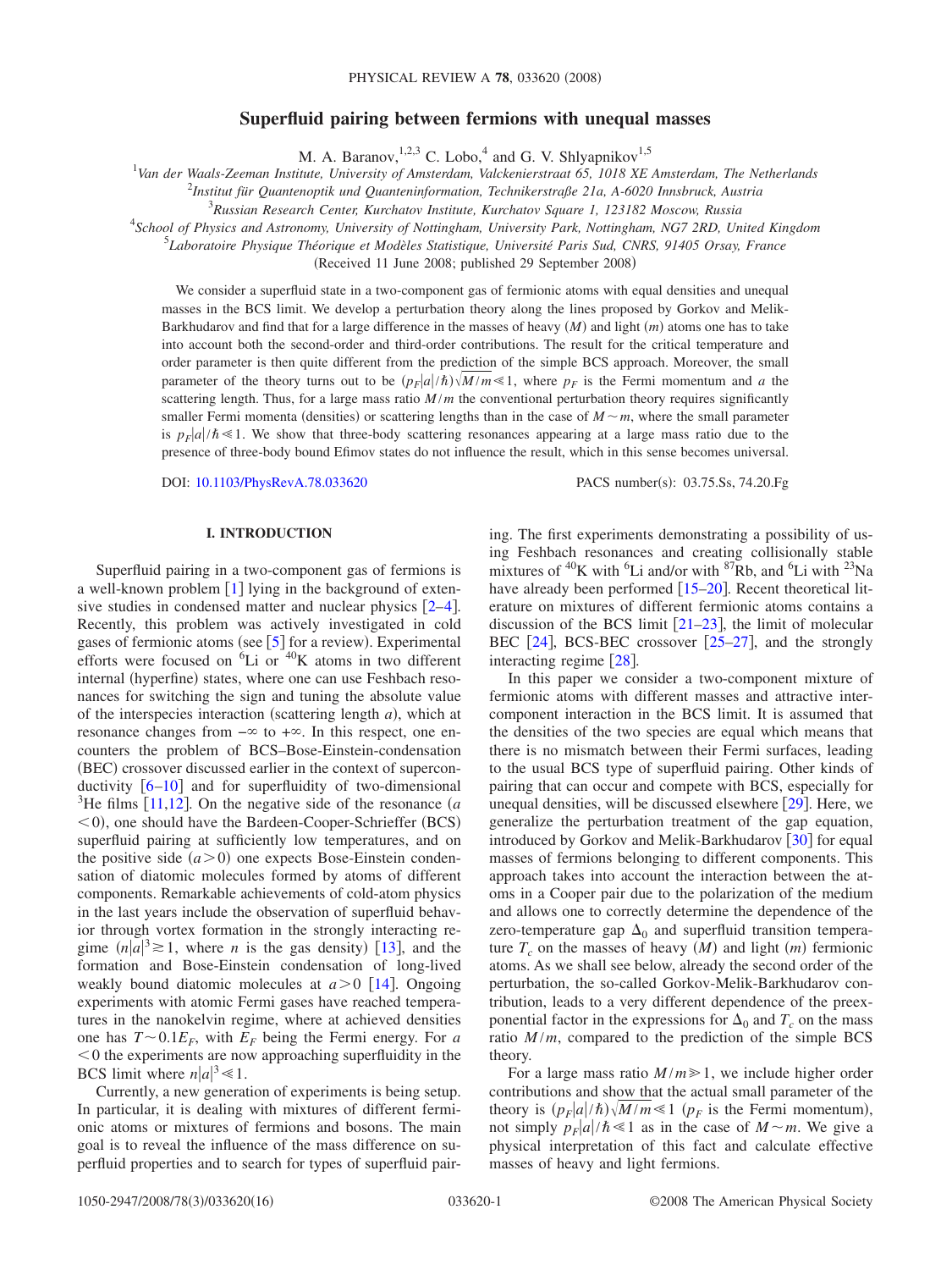Large mass ratios  $M/m$  are realized in electron-ion plasmas, where the heavy ion component is usually considered as nondegenerate  $\lceil 31 \rceil$  $\lceil 31 \rceil$  $\lceil 31 \rceil$ . The electron-proton pairing in the hydrogen plasma, assuming quantum degeneracy for both electrons and protons, was discussed by Moulopoulos and Ashcroft [[32](#page-15-10)]. They found that at low temperatures the Coulomb electron-proton attraction leads to the appearance of a (momentum-dependent) gap which for sufficiently high densities is comparable with the Coulomb interaction at the mean interparticle separation. Note that this problem is quite different from ours where the attractive interaction between heavy and light fermions is short ranged.

Before proceeding with our analysis we make two important remarks. First of all, if the masses of heavy and light fermionic atoms are very different from each other and the mass ratio exceeds a critical value,  $M/m > 13.6$ , then two heavy and one light fermion can form three-body weakly bound states. The appearance of these states, predicted by Efimov  $[33]$  $[33]$  $[33]$ , can be easily understood in the Born-Oppenheimer picture  $[40]$  $[40]$  $[40]$ . If we fix the two heavy atoms at a relative distance  $R \leq |a|$ , a localized state for the light atom appears due to the presence of the heavy pair, which in turn mediates an attractive interaction  $\sim -\hbar^2/mR^2$  between the heavy atoms (see, e.g., Ref. [[24](#page-15-3)] and references therein). For a large mass ratio,  $M/m > 13.6$ , this mediated attraction overcomes the kinetic energy of the relative motion of the heavy atoms and one has the well-known phenomenon of "fall into center"  $\lceil 34 \rceil$  $\lceil 34 \rceil$  $\lceil 34 \rceil$ . The energy of this state is bounded from below only due to short-range repulsion. The corresponding wave function of the relative motion of heavy atoms acquires a large number of nodes thus showing the presence of many bound states. This makes the three-body problem nonuniversal in the sense that aside from the twobody scattering length *a*, the description of this problem requires one more parameter—the so-called three-body parameter coming from short-range physics. Also, the presence of weakly bound Efimov states introduces a resonant character to the three-body scattering problem. This is especially important for the Gorkov-Melikh-Barkhudarov contribution as it is actually dealing with processes involving three particles. We, however, have found that the three-body resonances are rather narrow and their contribution is not important. This makes the Gorkov-Melikh-Barkhudarov approach universal at any mass ratio *M* /*m*.

Our second remark is related to analogies between BCS pairing of unequal-mass particles in cold-atom and high energy physics. We wish to emphasize that there are strong physical differences between the pairing of particles of different masses in relativistic and in nonrelativistic systems such as cold atoms. The problem arises in relativistic systems in the study of hadronic matter  $[35]$  $[35]$  $[35]$ . It is thought that, at the high densities achieved in neutron stars, quarks become deconfined and the different types of them (e.g., up, down, and strange quarks) will tend to form Cooper pairs with each other. These different types of quarks have different masses. This relativistic limit has been investigated by Kundu and Rajagopal  $\lceil 36 \rceil$  $\lceil 36 \rceil$  $\lceil 36 \rceil$  and is characterized by the Fermi momentum being larger than the bare mass:  $p_F \gg mc$ . Linearizing the momentum near the Fermi surface  $p=p_F+\delta p$ ,  $(\delta p/p_F \ll 1)$ , we can expand the free particle energy to the lowest nonvanishing order in  $\delta p/p_F$  and  $mc/p_F$ :

.

$$
E = \sqrt{p^2 c^2 + m^2 c^4} \approx p_F c \left( 1 + \frac{\delta p}{p_F} + \frac{m^2 c^2}{2p_F^2} \right)
$$

We see that, as far as the kinetic energy is concerned, a change in mass will amount to a shift in the chemical potential of the species which is proportional to  $m<sup>2</sup>$  and depends inversely on  $p_F$ . Therefore, pairing between particles with different masses in the relativistic limit is equivalent to studying the problem of pairing of equal mass particles in the presence of a difference between the chemical potentials of the two species. In the nonrelativistic limit  $(p_F \leq mc)$  the situation is different,

$$
E \simeq mc^2 + \frac{p^2}{2m}
$$

and so the mass change cannot be incorporated into the chemical potential, requiring a very different analysis which we carry out here.

The paper is organized as follows. In Sec. II we present general equations, and in Secs. III and IV we calculate the critical temperature  $T_c$ . Section V is dedicated to the discussion of the small parameter of the theory, and in Sec. VI we discuss the order parameter and excitation spectrum. In Sec. VII we analyze the three-body resonances at a large mass ratio  $M/m$  and show that they do not change the result of the Gorkov-Melik-Barkhudarov approach. In Sec. VIII we conclude.

### **II. GENERAL EQUATIONS**

We consider a uniform gas composed of heavy and light fermionic atoms with masses *M* and *m*, respectively. Both heavy and light atoms are in a single hyperfine state, and considering low temperatures we omit heavy-heavy and light-light interactions. The interaction of heavy atoms with light ones is assumed to be attractive and characterized by a negative *s*-wave scattering length  $a < 0$ . The Hamiltonian of the system has the form

<span id="page-1-0"></span>
$$
H = \int d\mathbf{r} \left[ \sum_{i=1,2} \hat{\psi}_i^+(\mathbf{r}) \left( -\frac{\hbar^2}{2m_i} \nabla^2 - \mu_i \right) \hat{\psi}_i(\mathbf{r}) + g \hat{\psi}_1^+(\mathbf{r}) \hat{\psi}_1(\mathbf{r}) \hat{\psi}_2^+(\mathbf{r}) \hat{\psi}_2(\mathbf{r}) \right],
$$
 (1)

where  $\hat{\psi}_i(\mathbf{r})$  and  $\hat{\psi}_i^+$  are the field operators of fermionic atoms labeled by indices  $i=1$  (heavy) and  $i=2$  (light),  $\mu_i$  is the corresponding chemical potential, and  $g = 2\pi\hbar^2 a/m_r$  is the coupling constant, with  $m_r = Mm/(M+m)$  being the reduced mass. Since the densities of the two species are equal,  $n_1$  $=n_2=n$ , they have the same Fermi momentum  $p_F$  $= \hbar (6\pi^2 n)^{1/3}$ , and, hence,  $\mu_1 = p_F^2 / 2M$  and  $\mu_2 = p_F^2 / 2m$ . Finally, we require that the system be in the weakly interacting regime, which requires the inequality  $p_F|a|/\hbar \ll 1$ .

We now consider the usual BCS scheme where a heavy atom with momentum **p** is paired to a light one having momentum −**p**. This leads to the gap equation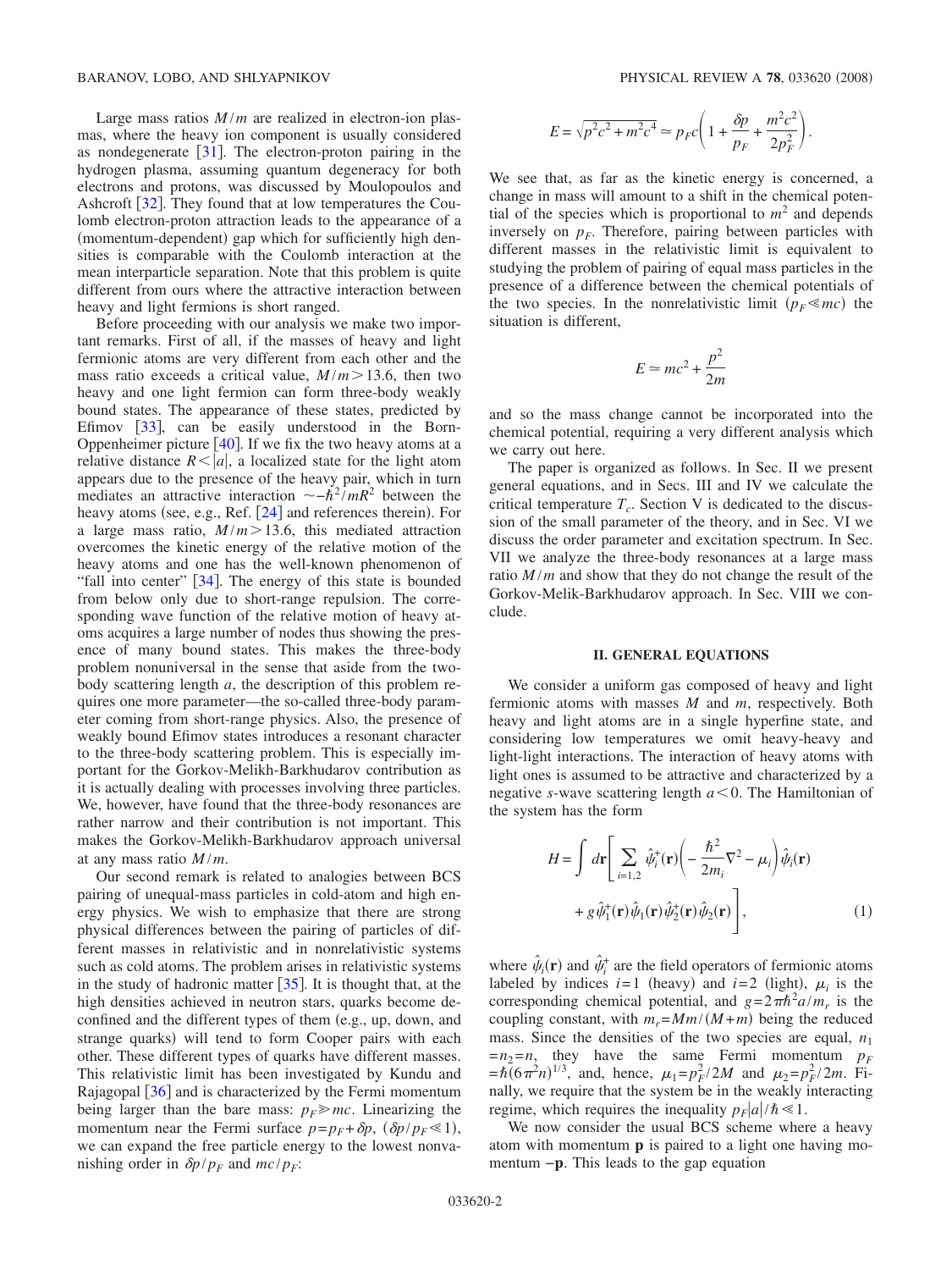

<span id="page-2-0"></span>FIG. 1. The leading many-body contribution (second order, or Gorkov-Melik-Barkhudarov correction) to the effective interaction between heavy (thick line) and light (thin line) fermions. The dashed line corresponds to the coupling constant *g*.

<span id="page-2-1"></span>
$$
\Delta(\mathbf{p}) = -\int \frac{d\mathbf{p}'}{(2\pi\hbar)^3} V_{\text{eff}}(\mathbf{p}, \mathbf{p}')
$$
  
 
$$
\times \frac{1 - f(E_+(\mathbf{p}')) - f(E_-(\mathbf{p}'))}{E_+(\mathbf{p}') + E_-(\mathbf{p}')} \Delta(\mathbf{p}'), \tag{2}
$$

where  $f(E) = [\exp(E/T) + 1]^{-1}$  is the Fermi-Dirac distribution function, and we assume that the order parameter is real. The dispersion relations for the two branches of single-particle excitations are written as

<span id="page-2-6"></span>
$$
E_{\pm}(\mathbf{p}) = \pm \left(\frac{\xi_1(\mathbf{p}) - \xi_2(\mathbf{p})}{2}\right) + \sqrt{\left(\frac{\xi_1(\mathbf{p}) + \xi_2(\mathbf{p})}{2}\right)^2 + \Delta^2},\tag{3}
$$

and the quantities  $\xi_{1,2}$  are given by  $\xi_1(\mathbf{p}) = (p^2 - p_F^2)/2M$  and  $\zeta_2(\mathbf{p}) = (p^2 - p_F^2)/2m$ . The function  $V_{\text{eff}}(\mathbf{p}, \mathbf{p}') = g + \delta V(\mathbf{p}, \mathbf{p}')$ is an effective interaction between particles in the medium, where the quantity  $\delta V(\mathbf{p}, \mathbf{p}')$  originates from many-body effects and is a correction to the bare interparticle interaction *g*. The leading correction is second order in *g* and the corresponding diagram is shown in Fig. [1.](#page-2-0)

The integral in Eq. ([2](#page-2-1)) diverges at large momenta due to the first term in  $V_{\text{eff}}$ . This divergency can be eliminated by expressing the bare interaction *g* in terms of the scattering length  $a \left[1,30,37\right]$  $a \left[1,30,37\right]$  $a \left[1,30,37\right]$  $a \left[1,30,37\right]$  $a \left[1,30,37\right]$ . If we confine ourselves to the second order in perturbation theory with respect to *g*, then the renormalized gap equation reads

<span id="page-2-2"></span>
$$
\Delta(\mathbf{p}) = -\frac{2\pi\hbar^2 a}{m_r} \int \frac{d\mathbf{p}'}{(2\pi\hbar)^3}
$$
  
\n
$$
\times \left[ \frac{1 - f(E_+(\mathbf{p}')) - f(E_-(\mathbf{p}'))}{E_+(\mathbf{p}') + E_-(\mathbf{p}')} - \frac{2m_r}{p'^2} \right] \Delta(\mathbf{p}')
$$
  
\n
$$
- \int \frac{d\mathbf{p}'}{(2\pi\hbar)^3} \delta V(\mathbf{p}, \mathbf{p}') \frac{1 - f(E_+(\mathbf{p}')) - f(E_-(\mathbf{p}'))}{E_+(\mathbf{p}') + E_-(\mathbf{p}')} \Delta(\mathbf{p}').
$$
\n(4)

The convergence of the integral over  $p'$  in the first term of the right-hand side of Eq.  $(4)$  $(4)$  $(4)$  is now obvious, while the convergence of the second term is due to the decay of  $\delta V$  at large momenta [see Eq.  $(11)$  $(11)$  $(11)$  below]. The gap equation accounting for higher orders in *g* will be derived and discussed in Sec. IV.

In the limit of  $\Delta \rightarrow 0$  one can reduce Eq. ([4](#page-2-2)) to a linearized gap equation,

<span id="page-2-3"></span>
$$
\Delta(\mathbf{p}) = -\frac{2\pi\hbar^2 a}{m_r} \int \frac{d\mathbf{p}'}{(2\pi\hbar)^3}
$$
  
\n
$$
\times \left[ \frac{\tanh[\xi_1(\mathbf{p'})/2T] + \tanh[\xi_2(\mathbf{p'})/2T]}{2[\xi_1(\mathbf{p'}) + \xi_2(\mathbf{p'})]} - \frac{2m_r}{p'^2} \right] \Delta(\mathbf{p'})
$$
  
\n
$$
- \int \frac{d\mathbf{p}'}{(2\pi\hbar)^3} \delta V(\mathbf{p}, \mathbf{p'})
$$
  
\n
$$
\times \frac{\tanh[\xi_1(\mathbf{p'})/2T] + \tanh[\xi_2(\mathbf{p'})/2T]}{2[\xi_1(\mathbf{p'}) + \xi_2(\mathbf{p'})]} \Delta(\mathbf{p'}).
$$
 (5)

The critical temperature  $T_c$  is determined from Eq. ([5](#page-2-3)) as the highest temperature at which this equation has a nontrivial solution for  $\Delta$ .

## **III. CRITICAL TEMPERATURE. BCS AND GORKOV-MELIK-BARKHUDAROV (GM) APPROACHES**

The first line of Eq.  $(5)$  $(5)$  $(5)$  corresponds to the linearized gap equation in the traditional BCS approach,

<span id="page-2-4"></span>
$$
\Delta(\mathbf{p}) = -\frac{2\pi\hbar^2 a}{m_r} \int \frac{d\mathbf{p}'}{(2\pi\hbar)^3}
$$

$$
\times \left[ \frac{\tanh[\xi_1(\mathbf{p'})/2T] + \tanh[\xi_2(\mathbf{p'})/2T]}{2[\xi_1(\mathbf{p'}) + \xi_2(\mathbf{p'})]} - \frac{2m_r}{p'^2} \right] \Delta(\mathbf{p'}).
$$
(6)

In this case the order parameter is momentum independent,  $\Delta(\mathbf{p}) = \Delta$ , and Eq. ([6](#page-2-4)) reduces to the equation for the critical temperature,

$$
1 = \frac{\lambda}{2} \left[ \ln \frac{8\mu_1 \exp(\gamma - 2)}{\pi T_{BCS}} + \ln \frac{8\mu_2 \exp(\gamma - 2)}{\pi T_{BCS}} \right],\tag{7}
$$

<span id="page-2-5"></span>where  $\gamma = 0.5772$  is the Euler constant and we introduced a small parameter

$$
\lambda = 2p_F|a|/\pi\hbar \ll 1. \tag{8}
$$

Equation ([7](#page-2-5)) is obtained straightforwardly. First, integrating Eq.  $(6)$  $(6)$  $(6)$  over the angles one has

$$
1 = \frac{\lambda}{2} \int_0^\infty dx \{ \tanh[(x^2 - 1)\mu_1/2T_c] + \tanh[(x^2 - 1)\mu_2/2T_c] - 2 \} + \frac{\lambda}{2} \int_0^\infty dx \frac{\tanh[(x^2 - 1)\mu_1/2T_c] + \tanh[(x^2 - 1)\mu_2/2T_c]}{x^2 - 1},
$$

where  $x = p/p_F$ . For  $\mu_i/T_c \ge 1$  the integrand of the first integral is equal to  $-4$  for  $x < 1$ , and for  $x > 1$  it rapidly drops to 0 in a narrow interval of *x*, where  $|x-1| \leq T_c / \mu \leq 1$ . The contribution of this interval can be neglected and, therefore, the first term equals  $-2\lambda$ . Then, after integrating the second term by parts, we obtain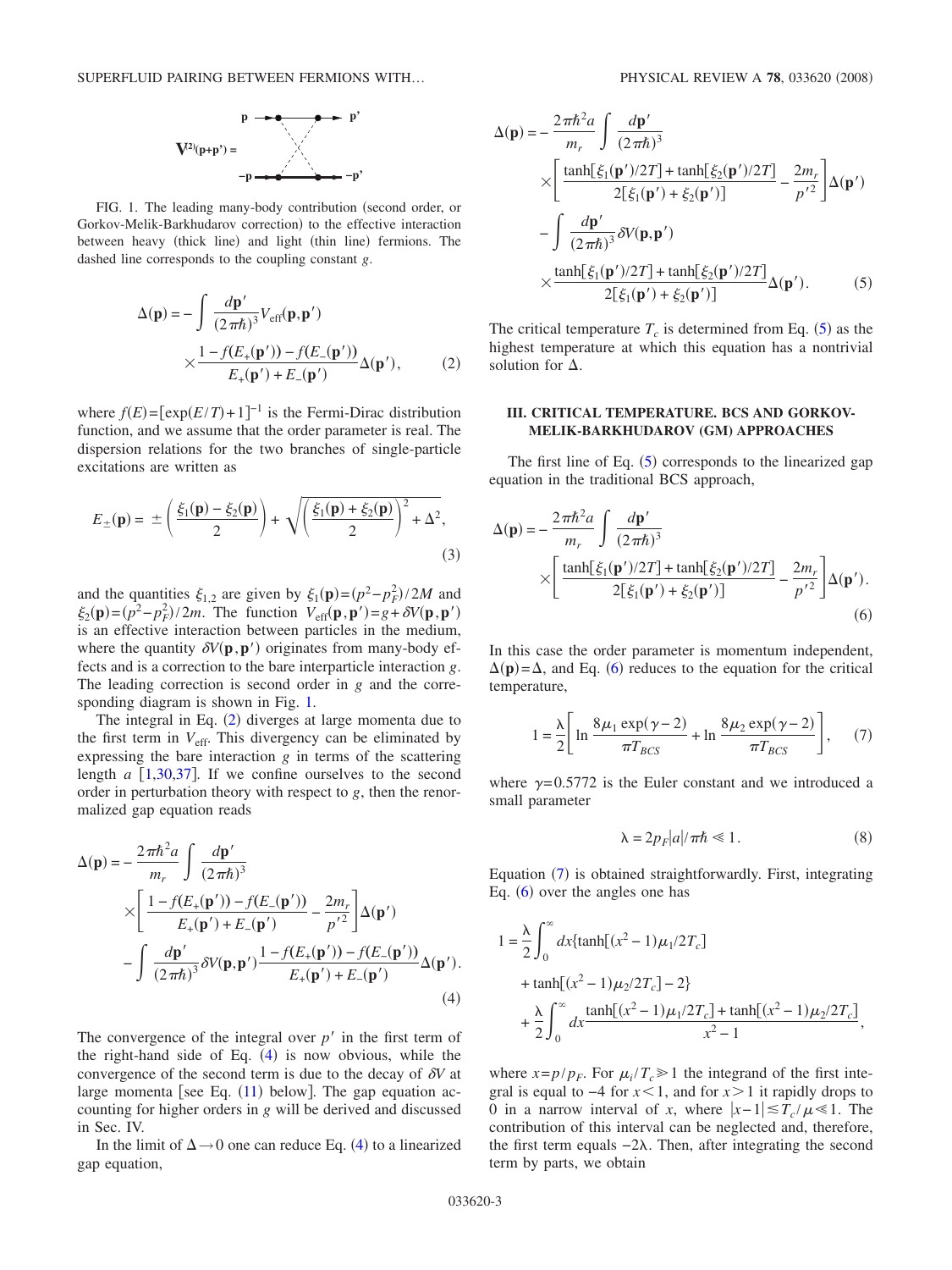$$
1 = \lambda \left\{ -2 - \frac{1}{2} \int_0^{\infty} dx \left[ \frac{x \mu_1 / T_c}{\cosh^2[(x^2 - 1)\mu_1 / 2T_c]} + \frac{x \mu_2 / T_c}{\cosh^2[(x^2 - 1)\mu_2 / 2T_c]} \right] \ln \left| \frac{x - 1}{x + 1} \right| \right\}.
$$

The final integration can easily be performed by using the fact that the integrand is nonzero only in a narrow range of *x*, where  $|x-1| \leq T_c / \mu \leq 1$ . We can therefore introduce a new variable *y*=*x*− 1 and extend the limits of integration over *y* from  $-\infty$  to  $+\infty$ . The equation then reads

$$
1 = \lambda \left\{ -2 - \frac{1}{2} \int_{-\infty}^{\infty} dy \left[ \frac{\mu_1/T_c}{\cosh^2(y\mu_1/T_c)} + \frac{\mu_2/T_c}{\cosh^2(y\mu_2/T_c)} \right] \ln \frac{|y|}{2} \right\},\,
$$

and performing the integration one arrives at Eq.  $(7)$  $(7)$  $(7)$ . This equation gives the critical BCS temperature (cf.  $[22]$  $[22]$  $[22]$ )

$$
T_{BCS} = \frac{8}{\pi} \exp(\gamma - 2)\sqrt{\mu_1 \mu_2} \exp\left(-\frac{1}{\lambda}\right).
$$
 (9)

<span id="page-3-1"></span>However, the linearized BCS gap equation  $(6)$  $(6)$  $(6)$  can only be used for the calculation of the leading contribution to the critical temperature, corresponding to the term  $\sim \lambda^{-1}$  in the exponent of Eq.  $(9)$  $(9)$  $(9)$ . Therefore, only the exponent in this equation is correct. As was shown by Gorkov and Melik-Barkhudarov  $[30]$  $[30]$  $[30]$ , the preexponential factor in Eq.  $(9)$  $(9)$  $(9)$  is determined by next-to-leading order terms, which depend on many-body effects in the interparticle interaction. These are the interactions between particles in a many-body system through the polarization of the medium—virtual creation of particle-hole pairs.

The importance of the many-body effects for the preexponential factor can be understood as follows. After performing the integration over momenta, the gap equation  $(5)$  $(5)$  $(5)$  can be qualitatively written as

$$
1 = \nu_F V_{\text{eff}} \left[ \ln \frac{\mu}{T_c} + C \right],\tag{10}
$$

<span id="page-3-2"></span>where  $\nu_F = m_r p_F / \pi^2 \hbar^3$ . In this formula, the large logarithm  $\ln \mu / T_c$  comes from the integration over momenta near the Fermi surface, whereas the momenta far from the Fermi surface contribute to the constant *C* which is of the order of unity. We then write  $\nu_F V_{\text{eff}} = -\lambda + a\lambda^2$ , where the first term is the direct interparticle interaction and we keep only the

second-order term in the many-body part  $\delta V$  of the effective interaction. It is now easy to see that  $\lambda \ln \mu / T_c \sim 1$  and, therefore, the terms  $a\lambda^2 \ln \mu / T_c$  and  $\lambda C$  are of the same order of magnitude. As a result, both terms have to be taken into account for the calculation of the preexponential factor. Also, note that the contribution of the many-body part of the interparticle interaction comes from momenta near the Fermi surface, which are responsible for the large logarithm ln  $\mu/T_c \sim \lambda^{-1}$ . Hence, only the values of *δV* at the Fermi surface are important.

We now calculate the contribution of the many-body effects to the preexponential factor for the critical temperature. They are usually called Gorkov-Melik-Barkhudarov GM corrections. As it was argued above, in the weak coupling limit the most important contributions to the effective interaction are second order in  $g$  (the role of high-order terms will be discussed later). In the considered case of a twocomponent Fermi gas with an *s*-wave interaction, there is only the contribution shown in Fig. [1,](#page-2-0) and the corresponding analytical expression reads

<span id="page-3-0"></span>
$$
\delta V(\mathbf{p}, \mathbf{p}') = -g^2 \int \frac{d\mathbf{k}}{(2\pi)^3} \frac{f[\xi_1(\mathbf{k} + \mathbf{q}/2)] - f[\xi_2(\mathbf{k} - \mathbf{q}/2)]}{\xi_1(\mathbf{k} + \mathbf{q}/2) - \xi_2(\mathbf{k} - \mathbf{q}/2)},
$$
\n(11)

where  $\mathbf{q} = \mathbf{p} + \mathbf{p}'$ . In obtaining this expression we used the zero-temperature distribution function  $f(\xi_1, \chi(p))$ zero-temperature distribution function  $f[\xi_{12}(p)]$  $= \theta(-\xi_{1,2}(p))$ , with  $\theta(x)$  being the step function. This is legitimate because the finite temperature corrections are proportional to the ratio of the critical temperature to the chemical potential and, therefore, are exponentially small. As can be seen from Eq. ([11](#page-3-0)), the effective interaction  $\delta V(\mathbf{p}, \mathbf{p}')$ changes on the momentum scale  $p \sim p' \sim p_F$ .

We now solve Eq.  $(5)$  $(5)$  $(5)$ . In this equation, the momentum dependence of the order parameter originates only from the momentum dependence of the many-body contribution to the interparticle interaction and, therefore, contains an extra power of the small parameter  $\lambda$ . As a result, this dependence can be ignored in the first integral on the right-hand side of Eq. ([5](#page-2-3)), and we can simply replace there the order parameter  $\Delta(p')$  by its value on the Fermi surface  $\Delta(p_F)$ . This does not affect the convergence of the integral at large momenta and, hence, changes only the constant  $C$  in Eq.  $(10)$  $(10)$  $(10)$ . The corresponding modification, however, is proportional to the small parameter  $\lambda$  and can be neglected. In the second integral on the right-hand side of Eq.  $(5)$  $(5)$  $(5)$ , as we have discussed earlier, only momenta  $p'$  near the Fermi surface  $(p' \approx p_F)$  are important, and we can also put  $p' = p_F$  in  $\Delta(p')$  and  $\delta V(\mathbf{p}, \mathbf{p'})$ . The gap equation then reads

$$
\Delta(\mathbf{p}) = -\frac{2\pi\hbar^2 a}{m_r} \int \frac{d\mathbf{p}'}{(2\pi\hbar)^3} \left[ \frac{\tanh[\xi_1(\mathbf{p'})/2T_c] + \tanh[\xi_2(\mathbf{p'})/2T_c]}{2[\xi_1(\mathbf{p'}) + \xi_2(\mathbf{p'})]} - \frac{2m_r}{p'^2} \right] \Delta(\mathbf{n}'p_F)
$$

$$
- \int_{p < \Lambda p_F} \frac{d\mathbf{p'}}{(2\pi\hbar)^3} \delta V(\mathbf{p}, \mathbf{n}'p_F) \frac{\tanh[\xi_1(\mathbf{p'})/2T_c] + \tanh[\xi_2(\mathbf{p'})/2T_c]}{2[\xi_1(\mathbf{p'}) + \xi_2(\mathbf{p'})]} \Delta(\mathbf{n}'p_F), \tag{12}
$$

<span id="page-3-3"></span>where **n**' is the unit vector in the direction of **p**' and we introduced an upper cutoff  $\Lambda p_F$  with  $\Lambda \sim 1$ , for the purpose of convergence at large momenta. The exact value of  $\Lambda$  is not important because, as we mentioned above, the contribution of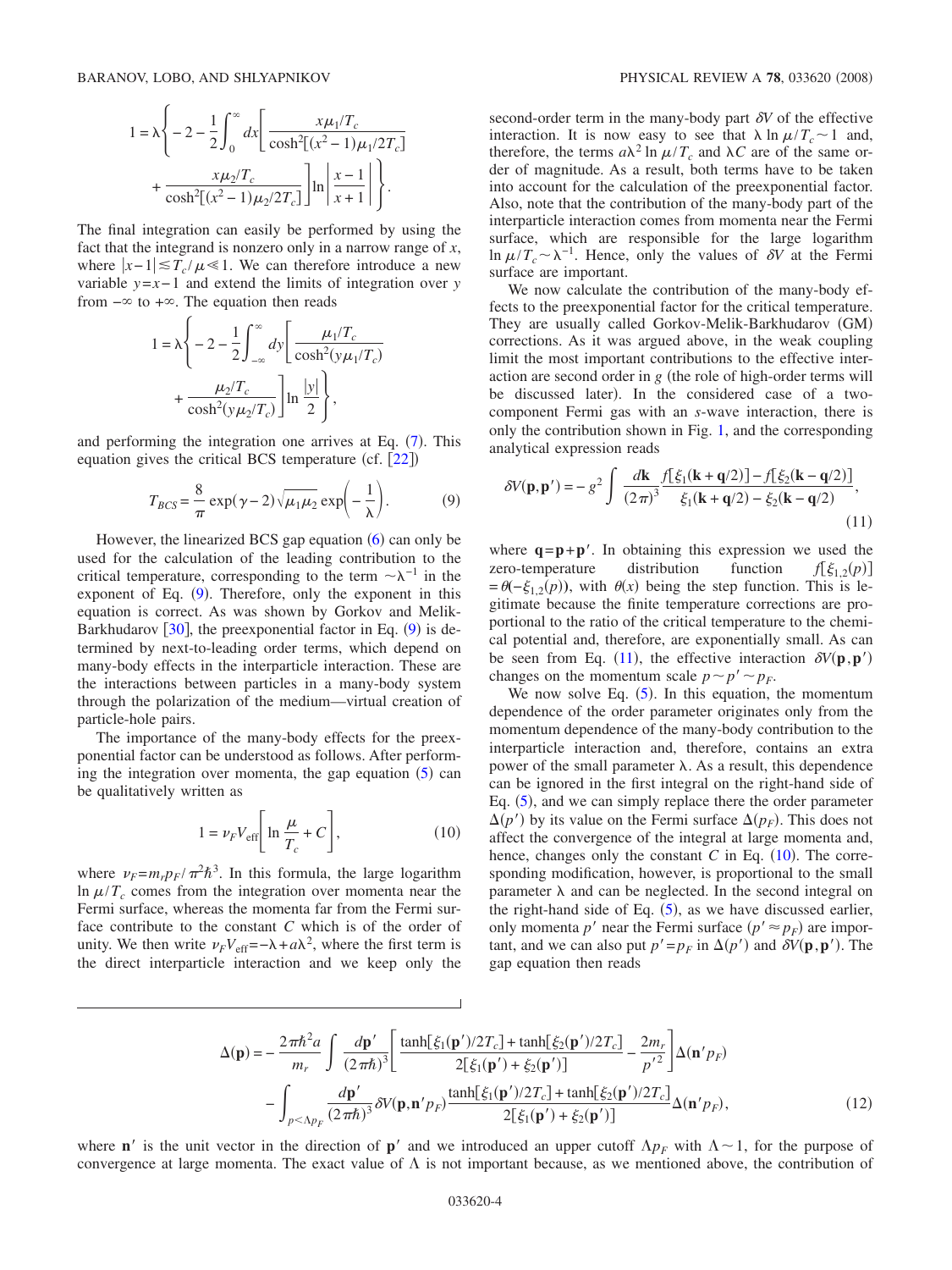large momenta to this integral has to be neglected. To derive an equation for the critical temperature, we consider Eq. ([12](#page-3-3)) for  $p = n p_F$  and average it over the directions of **n**. Taking into account that the order parameter for the *s*-wave pairing can only depend on the absolute value of the momentum, we obtain

<span id="page-4-2"></span>
$$
1 = -\frac{2\pi\hbar^2 a}{m_r} \int \frac{d\mathbf{p}'}{(2\pi\hbar)^3} \left[ \frac{\tanh[\xi_1(\mathbf{p'})/2T_c] + \tanh[\xi_2(\mathbf{p'})/2T_c]}{2[\xi_1(\mathbf{p'}) + \xi_2(\mathbf{p'})]} - \frac{2m_r}{p'^2} \right] - \overline{\delta V} \int_{p < \Lambda p_F} \frac{d\mathbf{p}'}{(2\pi\hbar)^3} \frac{\tanh[\xi_1(\mathbf{p'})/2T_c] + \tanh[\xi_2(\mathbf{p'})/2T_c]}{2[\xi_1(\mathbf{p'}) + \xi_2(\mathbf{p'})]}
$$
  
=  $\lambda \ln \frac{8\sqrt{\mu_1\mu_2} \exp(\gamma - 2)}{\pi T_c} - \nu_F \overline{\delta V} \ln \frac{8\sqrt{\mu_1\mu_2} \exp(\gamma + \Lambda - 2)}{\pi T_c} \approx (\lambda - \nu_F \overline{\delta V}) \ln \frac{8\sqrt{\mu_1\mu_2} \exp(\gamma - 2)}{\pi T_c},$  (13)

where

$$
\overline{\delta V} = \int \frac{d\mathbf{n}}{4\pi} \int \frac{d\mathbf{n}'}{4\pi} \delta V(\mathbf{n}p_F, \mathbf{n}'p_F)
$$
(14)

<span id="page-4-0"></span>is the *s*-wave component of the many-body interaction. Using Eq.  $(11)$  $(11)$  $(11)$  and integrating over the angles in Eq.  $(14)$  $(14)$  $(14)$ , we obtain

$$
\overline{\delta V} = \nu_F g^2 \frac{1 + \ln 4}{3} [f(\kappa) + f(\kappa^{-1})],\tag{15}
$$

<span id="page-4-3"></span><span id="page-4-1"></span>where  $\kappa = M/m$  and the function  $f(\kappa)$  is given by

$$
f(\kappa) = -\frac{3(1+\kappa)}{4(1+\ln 4)} \int_0^1 dq \int_0^1 pdp \ln \left| \frac{\kappa(p^2-1)(\kappa-1) + 4q(p-q)}{(p^2-1)(\kappa-1) - 4q(p+q)} \right|.
$$
 (16)

A straightforward lengthy integration of Eq. ([16](#page-4-1)) yields

<span id="page-4-4"></span>
$$
f(\kappa) = -\frac{3}{4(1+\ln 4)}(1+\kappa)\left[-\frac{\kappa+1}{3\kappa}\ln(2) + \frac{\kappa-1}{3\kappa}\ln|\kappa-1|\right] + \frac{4}{3(\kappa-1)} - \left(\frac{(\kappa+3)^2}{6(\kappa-1)^2} + \frac{\kappa+2}{6\kappa}\right)\ln\frac{\kappa+1}{2}\right].
$$
 (17)

From Eqs.  $(13)$  $(13)$  $(13)$  and  $(15)$  $(15)$  $(15)$  we obtain the following expression for the critical temperature

<span id="page-4-6"></span>
$$
T_{GM} = \frac{8}{\pi} e^{\gamma - 2} \sqrt{\mu_1 \mu_2} \exp[-(\lambda - \nu_F \overline{\delta V})^{-1}]
$$
  
\n
$$
\approx T_{BCS} \exp(-\nu_F \overline{\delta V}/\lambda^2) = \frac{e^{\gamma}}{\pi} \left(\frac{2}{e}\right)^{7/3}
$$
  
\n
$$
\times \exp\left\{-\frac{1 + \ln 4}{3} [f(\kappa) + f(\kappa^{-1}) - 1] \right\}
$$
  
\n
$$
\times \sqrt{\mu_1 \mu_2} \exp\left(-\frac{1}{\lambda}\right).
$$
 (18)

It can be rewritten in the form

<span id="page-4-8"></span>
$$
T_{GM} = \frac{e^{\gamma}}{\pi} \left(\frac{2}{e}\right)^{\gamma/3} \mu_1 F(\kappa) \exp\left(-\frac{1}{\lambda}\right)
$$
  

$$
\equiv 0.277 \frac{p_F^2}{2M} F(\kappa) \exp(-\pi \hbar / 2p_F |a|), \qquad (19)
$$

where we expressed the Fermi energy of light atoms  $\mu_2$ through the heavy-atom Fermi energy  $\mu_1 = p_F^2 / 2M$ , and the function  $F(\kappa)$  is given by

$$
F(\kappa) = \sqrt{\kappa} \exp\left\{-\frac{1+\ln 4}{3} [f(\kappa) + f(\kappa^{-1}) - 1]\right\}.
$$
 (20)

<span id="page-4-5"></span>For equal masses one has  $\kappa = M/m = 1$ , and Eqs. ([17](#page-4-4)) and ([20](#page-4-5)) give  $f(1)=1/2$ ,  $F(1)=1$ . Then Eq. ([18](#page-4-6)) reproduces the original result of Ref. [[30](#page-15-8)]. The function  $F(\kappa)$  is shown in Fig. [2.](#page-4-7)

For a large mass ratio  $\kappa = M/m \ge 1$ , this function tends to a constant value,  $F(\kappa \rightarrow \infty) = 2^{4/3} e^{1/6}$ . The critical temperature is then given by

<span id="page-4-9"></span>
$$
T_{GM} = \frac{8e^{\gamma - 2}}{\pi} 2^{2/3} e^{-1/6} \mu_1 \exp(-1/\lambda)
$$
  
= 0.825  $\frac{p_F^2}{2M}$  exp $(-\pi \hbar/2p_F|a|)$ ,  $\kappa \ge 1$ . (21)

Note that this result is quite different from the BCS criti-cal temperature of Eq. ([9](#page-3-1)). Aside from a constant of the order of unity, it contains an extra small factor  $1/\sqrt{\kappa} = \sqrt{m/M} \le 1$ .

<span id="page-4-7"></span>

FIG. 2. The function  $F(\kappa)$  in the preexponential factor of Eq.  $(19).$  $(19).$  $(19).$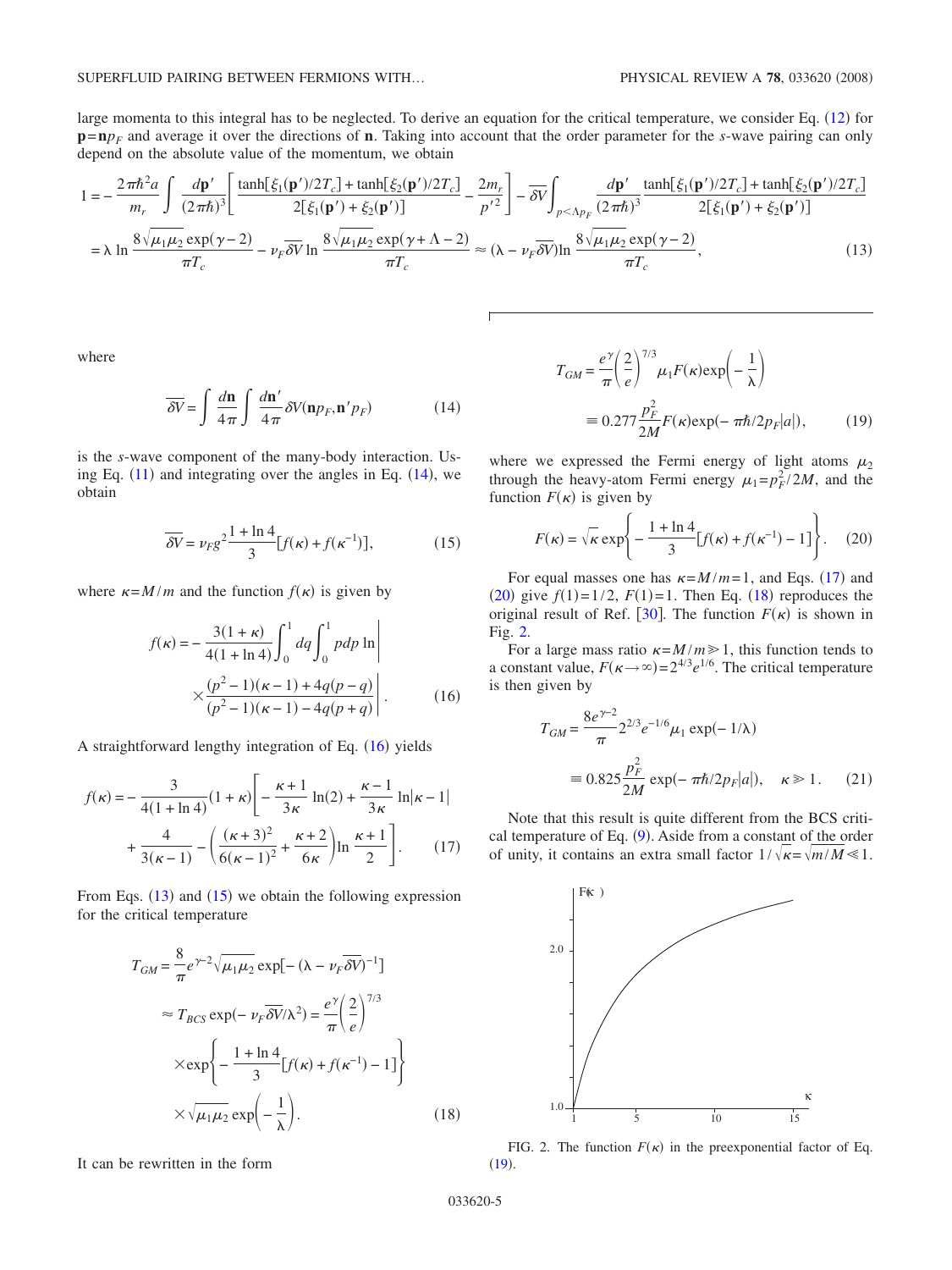<span id="page-5-0"></span>TABLE I. Critical temperatures  $T_{GM}$  for mixtures of various atomic species as given by Eq.  $(19)$  $(19)$  $(19)$ . The scattering length *a* and Fermi momentum  $p_F$  are assumed to be the same for all combinations, and  $T_{GM}$  is in units of the critical temperature for a <sup>6</sup>Li-<sup>6</sup>Li mixture.

|                      | ${}^{6}Li$ | $^{40}$ K | ${}^{87}Sr$ | $^{171}$ Yb |
|----------------------|------------|-----------|-------------|-------------|
| ${}^{6}Li$           | 1.000      | 0300      | 0.161       | 0.090       |
| $^{40}$ K            |            | 0.150     | 0.097       | 0.062       |
| ${}^{87}\mathrm{Sr}$ |            |           | 0.069       | 0.048       |
| $^{171}Yb$           |            |           |             | 0.035       |

Thus, for a fermionic mixture with a large mass ratio of the components the second-order contribution significantly reduces the critical temperature compared to the prediction of the simple BCS approach.

[I](#page-5-0)n Table I we show the critical temperature  $T_{GM}$  following from Eq. ([19](#page-4-8)) with  $F(\kappa)$  given by Eq. ([20](#page-4-5)), for various mixtures of fermionic atoms. The critical temperature is given in units of  $T_{GM}$  for a <sup>6</sup>Li-<sup>6</sup>Li mixture, and it is assumed that the quantity  $p_F^2 \exp(-\pi \hbar/2p_F|a|)$  is the same for all mixtures. One clearly sees that replacing one species in a mixture by a lighter one increases the critical temperature, whereas the replacement with a heavier one decreases  $T_{GM}$ .

## **IV. CRITICAL TEMPERATURE. HIGHER ORDER CONTRIBUTIONS**

Let us now consider the contribution of higher order  $({\sim}\lambda^3)$  many-body corrections. As can be seen from Eq. ([18](#page-4-6)), these corrections enter the exponent for the critical temperature being divided by  $\lambda^2$  and, therefore, the corresponding term is  $\lambda Q(M/m)$ , where Q is a function of the mass ratio. For moderate values of  $M/m$ , the function  $Q$  is of the order of unity, and, therefore, the corresponding corrections can be neglected. However, as we will see later, for a large mass ratio, the function  $Q$  becomes proportional to  $M/m$ , and the related corrections in the exponent are  $\sim k_F a M / m$ . The applicability of the perturbation theory requires  $(k_F a)^2 M/m$  $\leq 1$  [see Eq. ([39](#page-8-0)) below], but the quantity  $k_F a M / m$  should not necessarily be small for  $M/m \ge 1$ . As a result, the thirdorder many-body corrections proportional to *M* /*m* have to be taken into account.

For calculating the terms of the order of  $\lambda^3$ , we have to modify the gap equation  $(2)$  $(2)$  $(2)$  in order to include the difference between particles and quasiparticles, or single-particle excitations  $\lceil 38 \rceil$  $\lceil 38 \rceil$  $\lceil 38 \rceil$ . In the considered case of a two-component Fermi gas, the quasiparticles are characterized by the effective masses  $M^*$  and  $m^*$  and by the *Z*-factors  $Z_M$  and  $Z_m$ . The *Z* factors are related to the amplitude of creating a quasiparticle by adding an extra particle to the system (see  $\lceil 1 \rceil$  $\lceil 1 \rceil$  $\lceil 1 \rceil$  for rigorous definitions and details). For a given (effective) interaction *V*eff between heavy and light fermions, the interaction between the corresponding quasiparticles is simply equal to  $Z_M Z_m V_{\text{eff}}$ . It is important for our approach that the ratios  $M^*/M$ ,  $m^*/m$ , and the constants  $Z_M$ ,  $Z_m$  differ from unity only by a small amount proportional  $\lambda$ .

We can now extend the analysis of the gap equation to higher order terms. As follows from the previous discussions, the qualitative form of the gap equation can be written as

$$
1 = \nu_F^* Z_M Z_m V_{\text{eff}} \left[ \ln \frac{\mu}{T_c} + C \right],\tag{22}
$$

<span id="page-5-1"></span>where  $v_F^* = m_r^* k_F / \pi^2 \hbar^2$  and the reduced mass  $m_r^*$  is determined by the effective masses *M*\* and *m*\*. The effective interaction  $V_{\text{eff}}=g+\delta V+\delta V^{(3)}$  now includes also the thirdorder many-body contribution  $\delta V^{(3)}$ . We are interested in the terms of the order of  $\lambda^2$  and  $\lambda^3$  ln  $\mu/T_c$  on the right-hand side of Eq. ([22](#page-5-1)), where the  $\lambda^3 \ln \mu / T_c$  contributions come from the integration over momenta near the Fermi surface, whereas the momenta far from the Fermi surface result in  $\lambda^2$ contributions. The term of the order  $\lambda^2$  in Eq. ([22](#page-5-1)) comes only from the second-order term  $\delta V$  in the effective interaction. For a large mass ratio this term contains only  $ln(M/m)$ for large mass ratio [see Eqs.  $(15)$  $(15)$  $(15)$  and  $(17)$  $(17)$  $(17)$ ] and, therefore, can be neglected. The term  $\lambda^3 \ln \mu / T_c$  results from the thirdorder term  $\delta V^{(3)}$  in the effective interaction (with  $\nu_F^* Z_M Z_m$  $\rightarrow \nu_F$ ) and from the difference between particles and quasiparticles,  $(\nu_F^* Z_M Z_m - \nu_F) \sim \lambda^2$ , multiplied by the first-order term *g* in the effective interaction. As a result, up to terms of the order of  $\lambda^2$ , we can write the linearized renormalized gap equation as

<span id="page-5-2"></span>
$$
\Delta(\mathbf{p}) = -\frac{2\pi\hbar^2 a}{m_r} \frac{m_r^*}{m_r} Z_M Z_m \int \frac{d\mathbf{p}'}{(2\pi\hbar)^3} \left[ \frac{\tanh[\xi_1(\mathbf{p'})/2T_c] + \tanh[\xi_2(\mathbf{p'})/2T_c]}{2[\xi_1(\mathbf{p'}) + \xi_2(\mathbf{p'})]} - \frac{2m_r}{p'^2} \right] \Delta(\mathbf{n}'p_F) - \int_{p < \Lambda p_F} \frac{d\mathbf{p'}}{(2\pi\hbar)^3} [\delta V(\mathbf{p}, \mathbf{n}'p_F) + \delta V^{(3)}(\mathbf{p}, \mathbf{n}'p_F)] \frac{\tanh[\xi_1(\mathbf{p'})/2T_c] + \tanh[\xi_2(\mathbf{p'})/2T_c]}{2[\xi_1(\mathbf{p'}) + \xi_2(\mathbf{p'})]} \Delta(\mathbf{n}'p_F).
$$
\n(23)

As in Eq. ([12](#page-3-3)), we introduce an upper cutoff  $\Lambda p_F$  for the purpose of convergence of integrals at large momenta. Equation ([23](#page-5-2)) can be solved in the same way as Eq.  $(12)$  $(12)$  $(12)$  and we obtain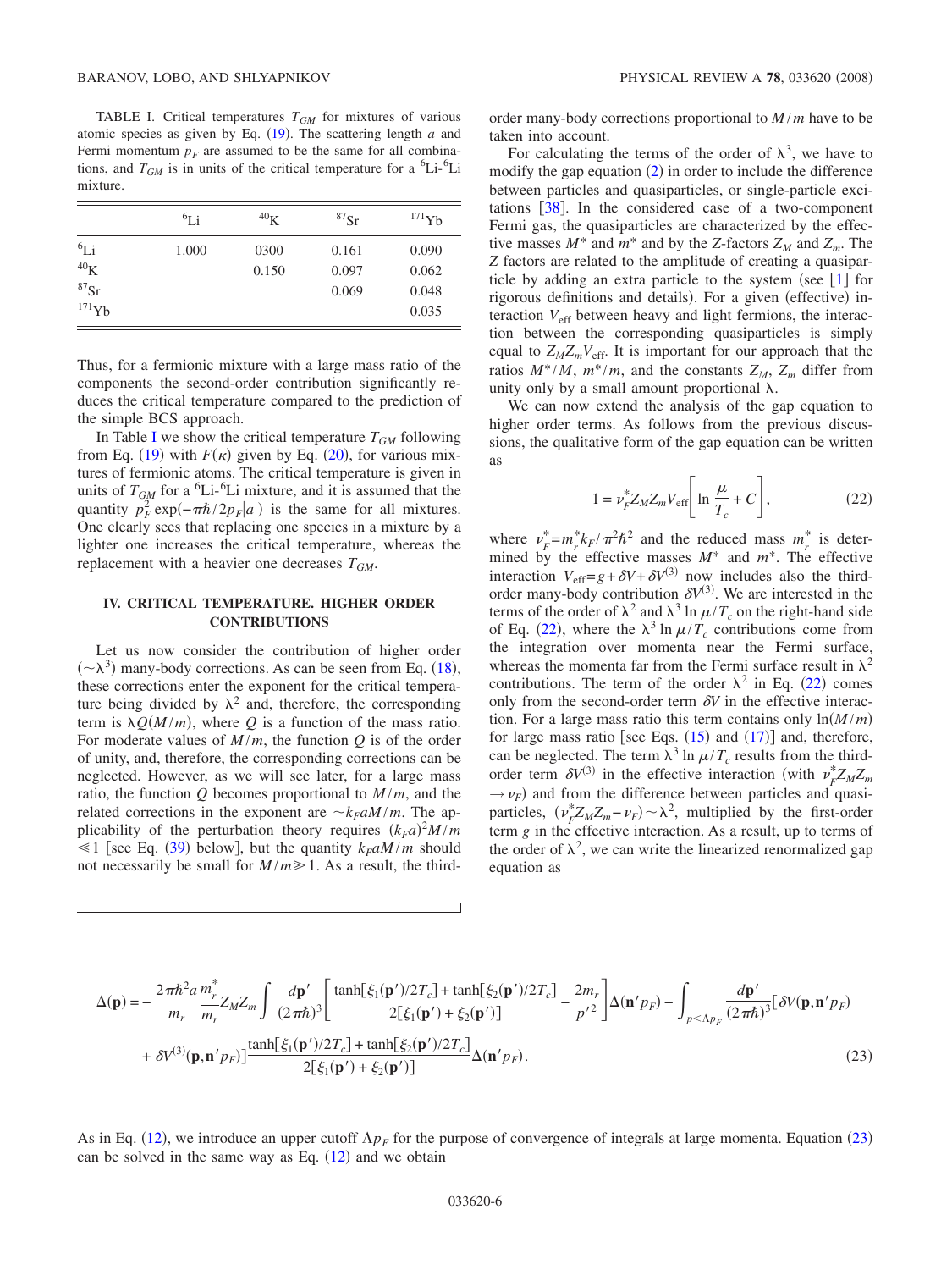<span id="page-6-3"></span>
$$
T_c = \frac{8}{\pi} e^{\gamma - 2} \sqrt{\mu_1 \mu_2} \exp \left\{ - \left[ \frac{m_r^*}{m_r} Z_M Z_m \lambda - \nu_F (\overline{\delta V} + \overline{\delta V^{(3)}}) \right]^{-1} \right\}
$$
  

$$
\approx T_{BCS} \exp \left\{ - \frac{1}{\lambda^2} \left[ \left( \frac{m_r^*}{m_r} Z_M Z_m - 1 \right) \lambda + \nu_F (\overline{\delta V} + \overline{\delta V^{(3)}}) \right] \right\}
$$
  

$$
= T_{GM} \exp \left\{ - \frac{1}{\lambda^2} \left[ \left( \frac{m_r^*}{m_r} Z_M Z_m - 1 \right) \lambda + \nu_F \overline{\delta V^{(3)}} \right] \right\}. \tag{24}
$$

Note that only the contributions that are linear in  $M/m$  for  $M/m \ge 1$  should be kept in  $m_r^*/m_r$ ,  $Z_M$ ,  $Z_m$ , and  $\delta V^{(3)}$ .

The effective masses  $M^*$ ,  $m^*$  and the constants  $Z_M$ ,  $Z_m$ can be obtained from the derivatives of the corresponding self-energies  $\Sigma_M(\omega, p)$  and  $\Sigma_m(\omega, p)$  with respect to the frequency  $\omega$  and momentum *p*, evaluated at  $\omega = 0$  and  $p = p_F$ ,

<span id="page-6-2"></span>
$$
Z_{M(m)} = \left(1 - \left. \frac{\partial \Sigma_{M(m)}(\omega, p)}{\partial \omega} \right|_{\omega = 0, p = p_F} \right)^{-1}, \quad (25)
$$

$$
M^*/M = Z_M^{-1} \left( 1 + \frac{M}{p_F} \left. \frac{\partial \Sigma_M(\omega, p)}{\partial p} \right|_{\omega = 0, p = p_F} \right)^{-1}, \qquad (26)
$$

<span id="page-6-6"></span>
$$
m^*/m = Z_m^{-1} \left( 1 + \frac{m}{p_F} \left. \frac{\partial \Sigma_m(\omega, p)}{\partial p} \right|_{\omega = 0, p = p_F} \right)^{-1} . \tag{27}
$$

The diagrams for the self-energies  $\Sigma_M$  and  $\Sigma_m$  up to the second order in *g* are shown in Fig. [3.](#page-6-0)

The corresponding analytical expressions read

<span id="page-6-0"></span>

FIG. 3. The first- and second-order diagrams to the self-energy  $\Sigma_{\alpha}(\omega, p)$ . Note that we present here only irreducible diagrams, and, therefore, the diagram of the second order containing the first-order self-energy insertion to the Green's function of the  $\beta$  fermion in the first diagram is omitted.

<span id="page-6-1"></span>
$$
\Sigma_{\alpha}(\omega, p) = \frac{2\pi\hbar^2 a}{m_r} n_{\beta} + \left(\frac{2\pi\hbar^2 a}{m_r}\right)^2 \int \frac{d\omega_2}{2\pi} \frac{d\mathbf{p}_2}{(2\pi\hbar)^3} G_{\beta}(\omega_2, \mathbf{p}_2)
$$
  
 
$$
\times \int \frac{d\omega_1}{2\pi} \frac{d\mathbf{p}_1}{(2\pi\hbar)^3} [G_{\beta}(\omega_1 + \omega_2, \mathbf{p}_2 + \mathbf{p}_1) G_{\alpha}(-\omega_1 + \omega_2 - \mathbf{p}_1 + \mathbf{p}) - G_{\beta}^{(0)}(\omega_1, \mathbf{p}_1) G_{\alpha}^{(0)}(-\omega_1, -\mathbf{p}_1)], \tag{28}
$$

where  $\alpha = M$ ,  $\beta = m$  or  $\alpha = m$ ,  $\beta = M$ , and the Green's functions are given by

$$
G_{\alpha(\beta)}(\omega, \mathbf{p}) = \frac{1}{\omega - \xi_{\alpha(\beta)}(\mathbf{p}) + i\delta \operatorname{sgn}[\xi_{\alpha(\beta)}(\mathbf{p})]},
$$

$$
G_{\alpha(\beta)}^{(0)}(\omega, \mathbf{p}) = \frac{1}{\omega - p^2/2m_{\alpha(\beta)} + i\delta}
$$

with  $\delta = +0$ . The divergent integral in the second-order contribution is renormalized in a standard way by replacing the coupling constant *g* with the scattering amplitude *a* and subtracting the product  $G_{\beta}^{(0)}(\omega_1, \mathbf{p}_1) G_{\alpha}^{(0)}(-\omega_1, -\mathbf{p}_1)$  of the two Green's functions in vacuum ( $\mu_{1,2}$ =0), which corresponds to the second-order Born contribution to the scattering amplitude, from the integrand. After integrating over the frequencies  $\omega_1$  and  $\omega_2$  in Eq. ([28](#page-6-1)), we obtain

$$
\Sigma_{\alpha}(\omega, p) = \frac{2\pi\hbar^2 a}{m_r} n + \left(\frac{2\pi\hbar^2 a}{m_r}\right)^2 \int \frac{dp_2}{(2\pi\hbar)^3} \frac{dp_1}{(2\pi\hbar)^3} \left(\frac{(1 - f[\xi_{\beta}(\mathbf{p}_2)]) f[\xi_{\alpha}(-\mathbf{p}_1 + \mathbf{p})] f[\xi_{\beta}(\mathbf{p}_2 + \mathbf{p}_1)]}{\omega - \xi_{\alpha}(-\mathbf{p}_1 + \mathbf{p}) - \xi_{\beta}(\mathbf{p}_2 + \mathbf{p}_1) + \xi_{\beta}(\mathbf{p}_2) - i\delta} + \frac{f[\xi_{\beta}(\mathbf{p}_2)][(1 - f[\xi_{\alpha}(-\mathbf{p}_1 + \mathbf{p})]) (1 - f[\xi_{\beta}(\mathbf{p}_2 + \mathbf{p}_1)])}{\omega - \xi_{\alpha}(-\mathbf{p}_1 + \mathbf{p}) - \xi_{\beta}(\mathbf{p}_2 + \mathbf{p}_1) + \xi_{\beta}(\mathbf{p}_2) + i\delta} + \frac{f[\xi_{\beta}(\mathbf{p}_2)]}{p_1^2/2m_r - i\delta} \right).
$$
\n(29)

As we discussed above, for a large *M* /*m* only the leading contributions that are linear in *M* /*m* should be kept, and lengthy calculations with the use of Eqs.  $(25)-(29)$  $(25)-(29)$  $(25)-(29)$  $(25)-(29)$  $(25)-(29)$  give

$$
Z_M = 1, \t\t(30)
$$

<span id="page-6-4"></span>
$$
\frac{M^*}{M} = 1 + \frac{1}{5}(2 \ln 2 - 1) \left(\frac{ap_F}{\pi \hbar}\right)^2 \frac{M}{m},
$$
\n(31)

$$
Z_m = 1 - \frac{1}{3} (1 + 2 \ln 2) \left( \frac{ap_F}{\pi \hbar} \right)^2 \frac{M}{m},
$$
 (32)

$$
\frac{m^*}{m} = 1 + \frac{1}{3}(1 + 2\ln 2) \left(\frac{ap_F}{\pi\hbar}\right)^2 \frac{M}{m}.
$$
 (33)

<span id="page-6-5"></span>The diagrams for third-order contributions to the effective interaction  $V_{\text{eff}}(\mathbf{p}, \mathbf{p}')$  are shown in Fig. [4,](#page-7-0) where we omit the diagrams that can be obtained by inserting the first-order self-energy blocks (the first diagram in Fig. [3](#page-6-0)) into the internal lines of the second-order diagram from Fig. [1.](#page-2-0) These self-energy contributions [the first term in Eq.  $(28)$  $(28)$  $(28)$ ] simply shift the chemical potentials. It turns out that only diagrams  $4(a) - 4(c)$  $4(a) - 4(c)$  could contain terms linear in  $M/m$ , whereas the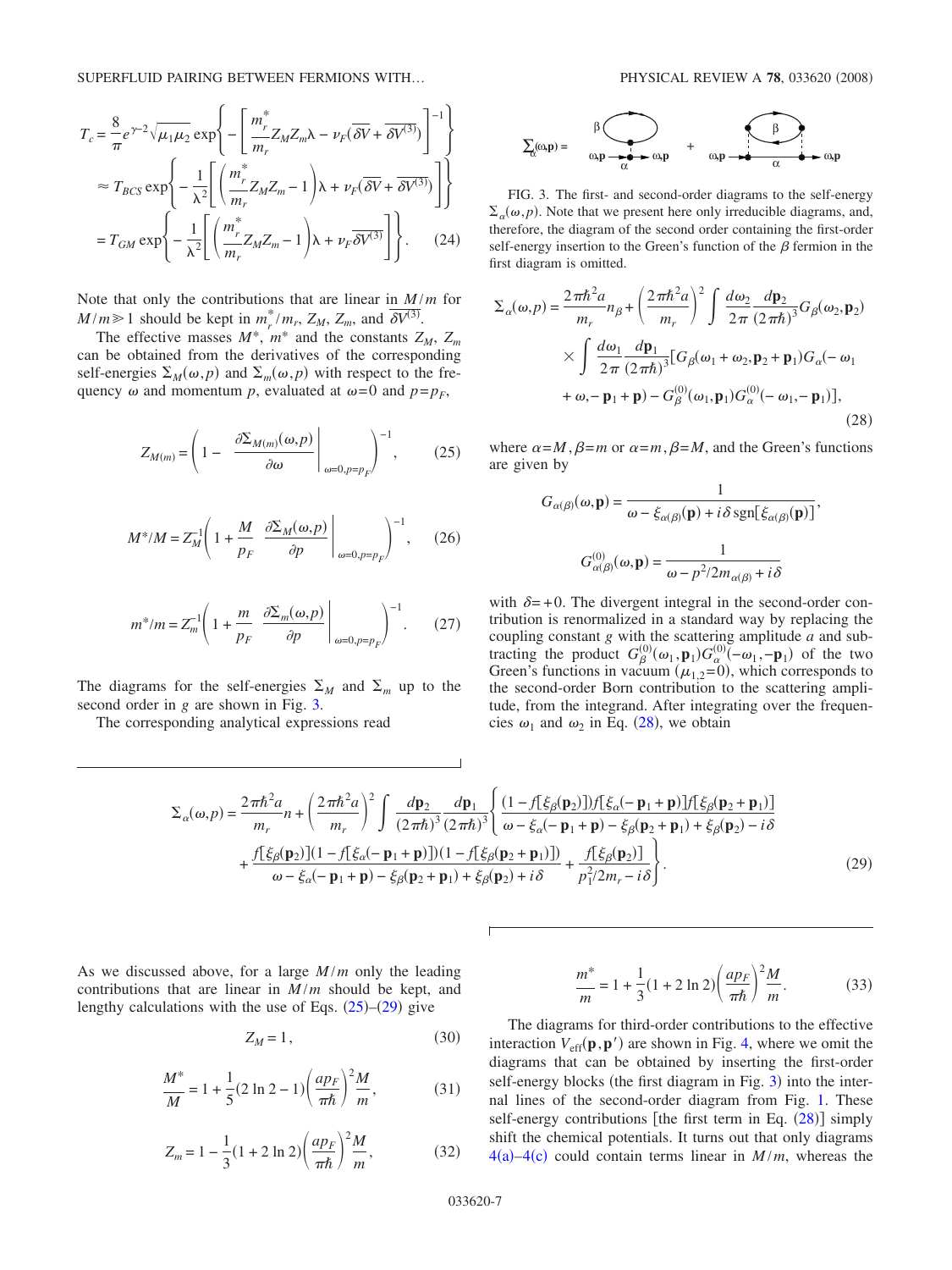<span id="page-7-0"></span>

FIG. 4. The third-order contributions to the effective interaction between heavy (thick line) and light (thin line) fermions. The dashed line corresponds to the coupling constant *g*.

rest of the diagrams are proportional to  $\ln(M/m)$ . The divergencies at large momenta in diagrams  $4(d)$  $4(d)$  and  $4(f)$  can be removed by renormalizing the coupling constant *g* in the second-order diagram in Fig. [1.](#page-2-0) Analytical expressions for the diagrams  $4(a) - 4(c)$  $4(a) - 4(c)$  are the following:

$$
\delta V_a^{(3)}(\mathbf{p}, \mathbf{p}') = g^3 \int \frac{d\omega_1 d\mathbf{p}_1}{(2\pi)^4 \hbar^3} G_M(\omega_1, \mathbf{q} + \mathbf{p}_1)
$$

$$
\times G_M(\omega_1, \mathbf{p}_1) \int \frac{d\omega_2 d\mathbf{p}_2}{(2\pi)^4 \hbar^3}
$$

$$
\times G_m(\omega_2, \mathbf{q} + \mathbf{p}_2) G_m(\omega_2, \mathbf{p}_2),
$$

$$
\delta V_b^{(3)}(\mathbf{p}, \mathbf{p}') = g^3 \int \frac{d\omega_1 d\mathbf{p}_1}{(2\pi)^4 \hbar^3} G_M(\omega_1, \mathbf{p} + \mathbf{p}_1) G_M(\omega_1, \mathbf{p}' + \mathbf{p}_1)
$$

$$
\times \int \frac{d\omega_2 d\mathbf{p}_2}{(2\pi)^4 \hbar^3} G_m(\omega_2, \mathbf{p}_2) G_m(\omega_1 + \omega_2, \mathbf{p}_1 + \mathbf{p}_2),
$$

$$
\delta V_c^{(3)}(\mathbf{p}, \mathbf{p}') = g^3 \int \frac{d\omega_1 d\mathbf{p}_1}{(2\pi)^4 \hbar^3} G_m(\omega_1, \mathbf{p} + \mathbf{p}_1) G_m(\omega_1, \mathbf{p}' + \mathbf{p}_1)
$$
  
 
$$
\times \int \frac{d\omega_2 d\mathbf{p}_2}{(2\pi)^4 \hbar^3} G_M(\omega_2, \mathbf{p}_2) G_M(\omega_1 + \omega_2, \mathbf{p}_1 + \mathbf{p}_2),
$$

where  $\mathbf{q} = \mathbf{p} - \mathbf{p}'$ . The integration over frequencies  $\omega_1$  and  $\omega_2$ in the above expressions is straightforward and gives

$$
\begin{split} \delta V^{(3)}_{a}(\mathbf{p},\mathbf{p}') &= g^3 \nu_M \nu_m \int \frac{d\mathbf{p}_1}{(2\pi\hbar)^3} \frac{f[\xi_1(\mathbf{p}_1+\mathbf{q})] - f[\xi_1(\mathbf{p}_1)]}{\xi_1(\mathbf{p}_1+\mathbf{q}) - \xi_1(\mathbf{p}_1)} \int \frac{d\mathbf{p}_2}{(2\pi\hbar)^3} \frac{f[\xi_2(\mathbf{p}_2+\mathbf{q})] - f[\xi_2(\mathbf{p}_2)]}{\xi_2(\mathbf{p}_2+\mathbf{q}) - \xi_2(\mathbf{p}_2)} \\ &= g^3 \nu_M \nu_m \frac{1}{4} \Bigg[ 1 + \frac{p_F}{q} \Big( 1 - \frac{q^2}{4p_F^2} \Big) \ln \frac{2p_F + q}{|2p_F - q|} \Bigg]^2, \end{split}
$$

where  $\nu_M = M p_F / 2 \pi^2 \hbar^3$  and  $\nu_m = m p_F / 2 \pi^2 \hbar^3$  are the densities of states at the Fermi level for heavy and light fermions, respectively. For the other two contributions we obtain

$$
\delta V_b^{(3)}(\mathbf{p}, \mathbf{p}') = g^3 \int \frac{d\mathbf{p}_1}{(2\pi\hbar)^3} \int_0^\infty ds A_M(s, \mathbf{p}_1) \left[ \frac{f[\xi_2(\mathbf{p}_1 + \mathbf{p})]}{\xi_2(\mathbf{p}_1 + \mathbf{p}) - \xi_2(\mathbf{p}_1 + \mathbf{p}') + i\delta} \frac{1}{\xi_2(\mathbf{p}_1 + \mathbf{p}) - s} + \frac{1 - f[\xi_2(\mathbf{p}_1 + \mathbf{p})]}{\xi_2(\mathbf{p}_1 + \mathbf{p}) - \xi_2(\mathbf{p}_1 + \mathbf{p}') - i\delta} \frac{1}{\xi_2(\mathbf{p}_1 + \mathbf{p}) + s} + (\mathbf{p} \leftrightarrow \mathbf{p}') \right]
$$

<span id="page-7-1"></span>with

$$
A_M(s, \mathbf{p}) = \frac{Mp_F^2}{8\pi^2 \hbar^3 p} \begin{cases} 1 - \left(\frac{Ms}{pp_F} - \frac{p}{2p_F}\right)^2, & \frac{p}{2M}|p - 2p_F| \le s \le \frac{p}{2M}(p + 2p_F) \\ \frac{2Ms}{p_F^2}, & 0 \le s \le \frac{p}{2M}(2p_F - p); \quad p \le 2p_F, \end{cases}
$$
(34)

and zero otherwise. A similar expression is obtained for  $\delta V_c^{(3)}(\mathbf{p}, \mathbf{p}')$ , with the replacements  $\xi_2 \rightarrow \xi_1$  and  $A_M(s, \mathbf{p}) \rightarrow A_m(s, \mathbf{p})$ .

The corresponding contributions to the *s*-wave scattering channel can be obtained by averaging over the directions of the momenta **p** and **p**',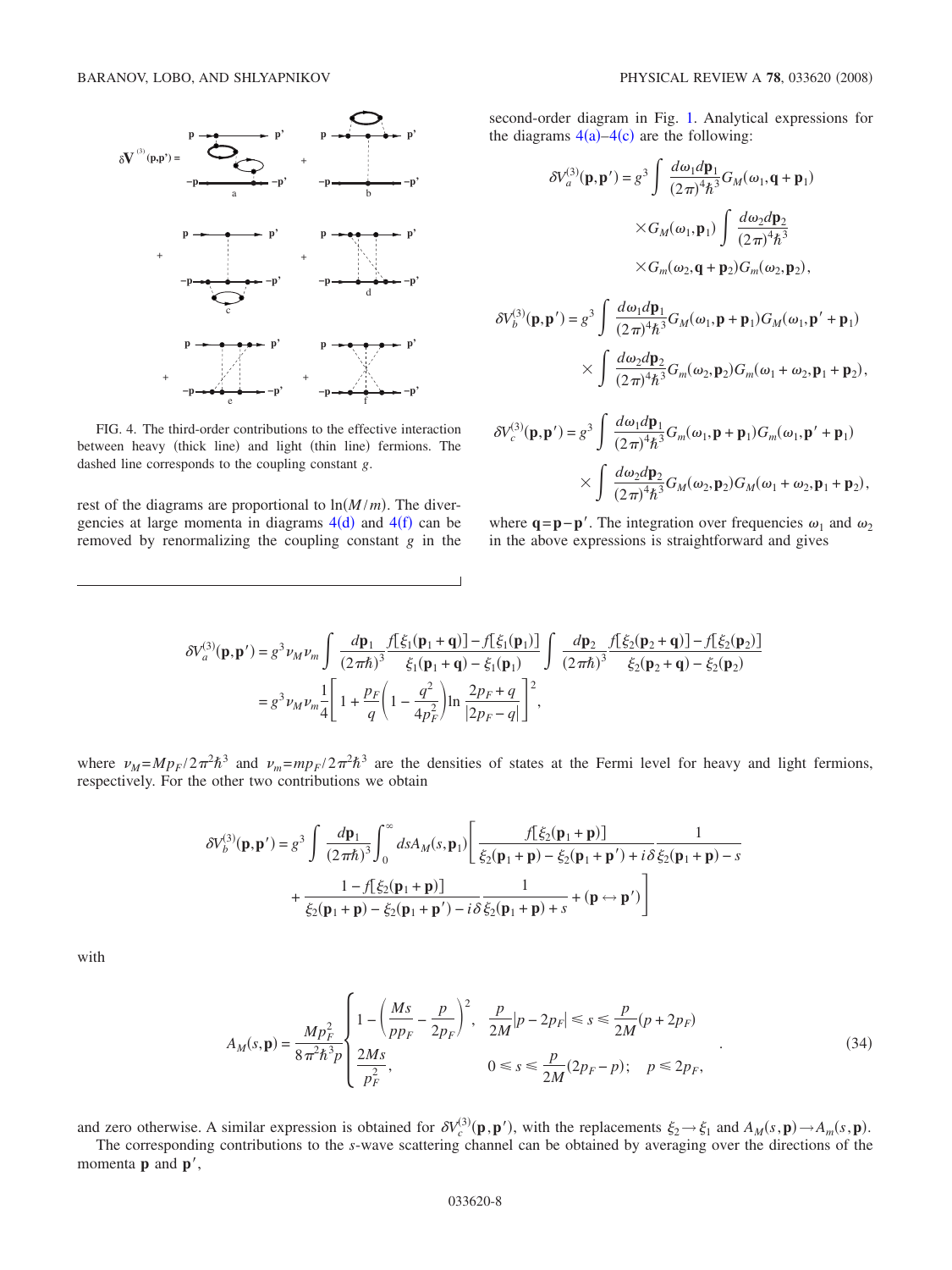SUPERFLUID PAIRING BETWEEN FERMIONS WITH... PHYSICAL REVIEW A 78, 033620 (2008)

$$
\overline{\delta V_j^{(3)}} = \int \frac{d\hat{\mathbf{p}}}{4\pi} \int \frac{d\hat{\mathbf{p}}'}{4\pi} \delta V_j^{(3)}(\mathbf{p}, \mathbf{p}'), \quad j = a, b, c.
$$

In the limit of  $M/m \ge 1$ , the leading terms in these contributions are

$$
\overline{\delta V_a^{(3)}} = g \frac{2 + 7\zeta(3)}{16} \left(\frac{ap_F}{\pi \hbar}\right)^2 \frac{M}{m},\tag{35}
$$

$$
\overline{\delta V_b^{(3)}} = 0,\t(36)
$$

$$
\overline{\delta V_c^{(3)}} = -g \frac{1 + 4(2 + 3 \ln 2) \ln 2}{18} \left(\frac{ap_F}{\pi \hbar}\right)^2 \frac{M}{m},\qquad(37)
$$

where  $\zeta(x)$  is the Riemann zeta functions  $\left[\zeta(3) = 1.202\right]$ . As a result, the quantity  $\overline{\delta V^{(3)}}$  in Eq. ([24](#page-6-3)) is

$$
\overline{\delta V^{(3)}} = \overline{\delta V_a^{(3)}} + \overline{\delta V_b^{(3)}} + \overline{\delta V_c^{(3)}}.
$$
 (38)

<span id="page-8-1"></span>Note that the validity of the perturbation theory requires the quantity  $\delta V^{(3)}$  be smaller than the coupling constant *g*. This leads to the condition

$$
(ap_F/\hbar)^2 M/m \ll 1.
$$
 (39)

<span id="page-8-0"></span>Thus, the actual small parameter of the theory in the limit of a large mass ratio  $M/m$  is  $(p_F|a|/\hbar)\sqrt{M/m}$ .

After substituting Eqs.  $(30)$  $(30)$  $(30)$ – $(33)$  $(33)$  $(33)$  and  $(38)$  $(38)$  $(38)$  into Eq.  $(24)$  $(24)$  $(24)$ we find the critical temperature in the limit of  $M/m \ge 1$ ,

<span id="page-8-2"></span>
$$
T_c = \frac{8e^{\gamma - 2}}{\pi} 2^{2/3} e^{-1/6} \frac{p_F^2}{2M} \exp\left(-\frac{\pi \hbar}{2|a|p_F} - 0.034 \frac{|a|p_F M}{\pi \hbar m}\right)
$$
  
=  $T_{GM} \exp\{-0.011(p_F|a/\hbar)M/m\}$ . (40)

Compared to the transition temperature in the GM approach, Eq. ([40](#page-8-2)) contains an extra exponential factor which, in principle, can be large. However, this requires a very high mass ratio  $M/m$ . The extra term in the exponent of Eq.  $(40)$  $(40)$  $(40)$  can be written as  $0.01 \sqrt{M/m} \times (p_F|a|/\hbar) \sqrt{M/m}$  and, since the second multiple in this expression is small, one should have the mass ratio at least of the order of thousands in order to obtain a noticeable change of  $T_c$  compared to the GM result. In this case Eq. ([39](#page-8-0)) shows that the parameter  $\lambda = 2p_F |a| / \pi \hbar$  should be very small and, hence, the transition temperature itself is vanishingly low.

We thus see that for reasonable values of  $p_F |a|/\hbar$  satis-fying Eq. ([39](#page-8-0)), let us say  $p_F |a| / h \sim 0.1$  and  $M/m < 100$ , the higher-order contributions do not really change the GM result for the transition temperature.

At the same time, our analysis shows that for  $M/m \ge 1$ the conventional weakly interacting regime requires much lower values of  $\lambda = 2p_F |a| / \pi \hbar$  than in the case of equal masses and the small parameter of the perturbation theory is given by Eq.  $(39)$  $(39)$  $(39)$  In the next section we discuss the physical origin of this parameter.

### **V. SMALL PARAMETER OF THE THEORY**

There are several conditions that allow one to develop a perturbation theory for a many-body fermionic system on the basis of Hamiltonian  $(1)$  $(1)$  $(1)$ . First of all, this is the condition of the weakly interacting regime, which assumes that the amplitude *a* of the interspecies interaction is much smaller than the mean separation between particles. The latter is of the order of  $\hbar / p_F$ , and we immediately have the inequality

$$
p_F|a|/\hbar \ll 1. \tag{41}
$$

<span id="page-8-3"></span>At the same time, inequality  $(41)$  $(41)$  $(41)$  allows one to use the binary approach for the interparticle interaction. Then, assuming a short-range character of the interatomic potential, one can consider the interaction between particles as contact and write the interaction part of the Hamiltonian as  $g\int d\mathbf{r}\,\hat{\psi}_1^{\dagger}(\mathbf{r})\hat{\psi}_1(\mathbf{r})\hat{\psi}_2^{\dagger}(\mathbf{r})\hat{\psi}_2^{\dagger}(\mathbf{r}).$ 

In the weakly interacting regime only fermions near the Fermi surface participate in the response of the system to external perturbations. Therefore, there is another condition that is needed for constructing the perturbation theory. Namely, we have to assume that for both light and heavy fermions the density of states near the Fermi surface is not strongly distorted by the interactions. This is certainly the case if both Fermi energies,  $p_F^2/2m$  and  $p_F^2/2M$ , greatly exceed the mean-field interaction *ng*. For  $M \sim m$  this condition is equivalent to inequality ([41](#page-8-3)). In contrast, for  $M \ge m$  Eq. ([41](#page-8-3)) only guarantees that the Fermi energy of light fermions is  $p_F^2 / 2m \ge ng$ , whereas the condition  $p_F^2 / 2M \ge ng$  leads to the inequality  $(p_F|a|/\hbar)M/m \ll 1$ . This mean-field condition, however, is far too strong because at the mean-field level, the interaction shifts uniformly all energy states and, hence, results only in the change of the chemical potential. Actually, the interaction-induced modification of the density of states is determined by the momentum and frequency dependence of the fermionic self-energy [see Eqs.  $(25)-(27)$  $(25)-(27)$  $(25)-(27)$  $(25)-(27)$  $(25)-(27)$ ] and appears in the second order of the perturbative expansion in  $g$  (the second diagram in Fig. [3](#page-6-0)). The corresponding contribution describes the process in which a heavy fermion pushes a light one out of the Fermi sphere and then, interacting once more with this light fermion, puts it back to the initial state. Due to the Pauli principle, the momenta of both light and heavy fermions in the intermediate state should be larger than the Fermi momentum. As a result, for the initial heavyfermion state close to the Fermi surface, the most important intermediate states will be those with momenta close to the Fermi momentum. Therefore, the resulting contribution should be proportional to the product of the densities of

<span id="page-8-4"></span>

FIG. 5. The second-order contribution to the energy of the system.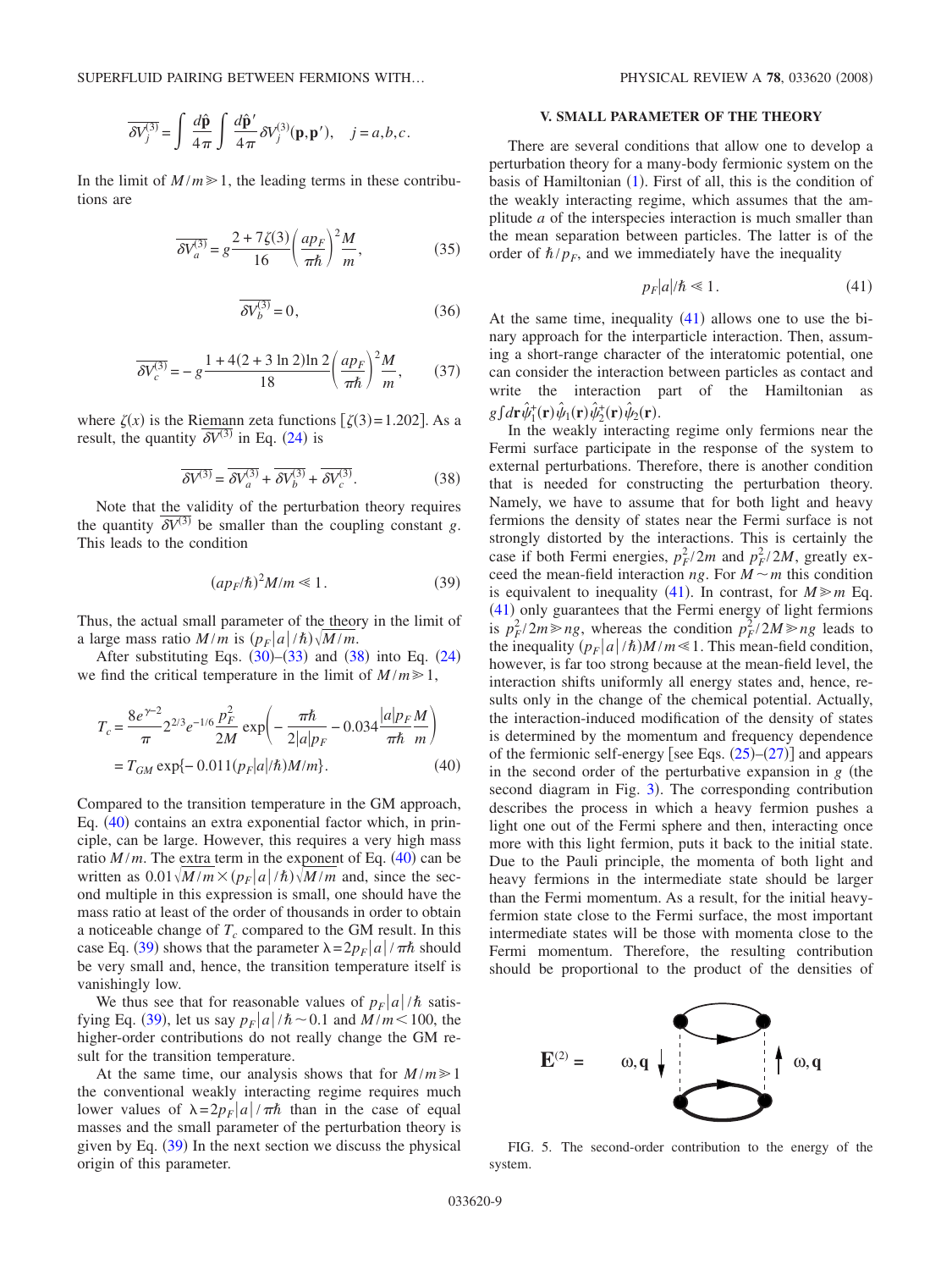states of heavy and light fermions at the Fermi surface, and the relative change of both densities of states is controlled by the parameter  $g^2 \nu_M \nu_m \sim (p_F a/\hbar)^2 M/m$ . Thus, this parameter should be small, i.e., we arrive at Eq.  $(39)$  $(39)$  $(39)$ ,

# $(p_F a/\hbar)^2 M/m \ll 1$ .

A complementary physical argument on support of this small parameter comes from the consideration of the effective interaction between a light and a heavy fermion in the medium. For example, the process described by the diagram in Fig.  $4(a)$  $4(a)$  can be viewed in the following way. Incoming heavy and light fermions interact with fermions inside the filled Fermi spheres and transfer them to the states above the Fermi surfaces. Then the transferred heavy and light fermions interact with each other and return to their initial states. The important point is that the intermediate state of this process contains excitations (particle-hole pairs) near the Fermi surface of the filled Fermi sphere of heavy fermions. Therefore, the corresponding contribution to the effective interaction is  $g_{\text{eff}} \sim g^3 \nu_m \nu_M$ , where the densities of states of heavy and light fermions near the Fermi surface are  $\nu_M$  $=Mp_F/2\pi^2\hbar^3$  and  $\nu_m=mp_F/2\pi^2\hbar^3$ , respectively. This leads to  $g_{\text{eff}} \sim g(p_F a/\hbar)^2 M/m$ . Comparing it with the direct interaction *g* and requiring the inequality  $|g_{\text{eff}}| \ll |g|$  which allows one to use a perturbation theory, we again obtain a small parameter of the theory  $(p_F a/\hbar)^2 M/m \ll 1$ .

Let us now understand in which physical quantities the parameter ([39](#page-8-0)) enters directly. In the limit of  $M/m \ge 1$  heavy fermions occupy the energy interval  $p_F^2/2M$  which is much narrower than the energy interval  $p_F^2/2m$  occupied by light fermions. However, the heavy-fermion density of states is much larger:  $\nu_M = M p_F / (2 \pi^2 \hbar^3) \gg \nu_m = m p_F / (2 \pi^2 \hbar^3)$ . The high density of states of heavy fermions manifests itself in any quantity characterized by processes where, for the heavy fermions, only the states near the Fermi surface are important. This is the case for the effective masses of atoms, critical temperature, and (see the next section) for the zerotemperature order parameter  $\Delta_0$ . If, however, all states of the heavy fermions are important, then the peak at  $E \sim p_F^2 / 2M$  in the energy distribution of heavy fermions is integrated out, and the result does not contain the parameter  $(39)$  $(39)$  $(39)$ . This is exactly what is happening in the calculation of the secondorder correction to the energy of the system, which involves the sum over all energy states.

The second-order contribution to the energy is shown diagrammatically in Fig. [5,](#page-8-4) and the corresponding analytical expression reads

$$
E^{(2)} = g^2 \int \frac{d\omega}{2\pi} \frac{d\mathbf{q}}{(2\pi\hbar)^3} \Pi_m(\omega, q) \Pi_M(-\omega, q), \qquad (42)
$$

<span id="page-9-0"></span>where

$$
\Pi_{\alpha}(\omega, q) = \int \frac{d\omega_1}{2\pi} \frac{d\mathbf{p}_1}{(2\pi\hbar)^3} G_{\alpha}(\omega + \omega_1, \mathbf{q} + \mathbf{p}_1) G_{\alpha}(\omega_1, \mathbf{p}_1) = -\int \frac{d\mathbf{p}_1}{(2\pi\hbar)^3}
$$

$$
\times \frac{f[\xi_{\alpha}(\mathbf{p}_1 + \mathbf{q})] - f[\xi_{\alpha}(\mathbf{p}_1)]}{\omega - [\xi_{\alpha}(\mathbf{p}_1 + \mathbf{q}) - \xi_{\alpha}(\mathbf{p}_1)] + i \delta[\text{sgn}[\xi_{\alpha}(\mathbf{p}_1 + \mathbf{q})] - \text{sgn}[\xi_{\alpha}(\mathbf{p}_1)]]}
$$

is the polarization operator (the bubble in the diagrammatic language) for  $\alpha$  fermions ( $\alpha = M$  or *m*). As it can be seen, the integration over  $\omega$  in Eq. ([42](#page-9-0)) results in an integral that diverges at large *q*. This divergence, however, can be eliminated by subtracting the second-order Born contribution to the interparticle scattering amplitude multiplied by the densities of fermions. This corresponds to the renormalization of the coupling constant  $g$  in the first-order (mean-field) contribution to the energy  $E^{(1)} = gn^2$  $E^{(1)} = gn^2$  $E^{(1)} = gn^2$  (see [1] for more details). The resulting expression then coincides with Eq.  $(6.12)$  $(6.12)$  $(6.12)$  in [1].

After using the spectral representation for the polarization operator  $\Pi_{\alpha}(\omega, p)$ ,

$$
\Pi_{\alpha}(\omega, q) = \int_0^{\infty} ds A_{\alpha}(s, q) \left[ \frac{1}{\omega - s + i\delta} - \frac{1}{\omega + s - i\delta} \right],
$$

with the function  $A_{\alpha}(s,p)$  from Eq. ([34](#page-7-1)), Eq. ([42](#page-9-0)) can be rewritten in the form

<span id="page-9-1"></span>
$$
E^{(2)} = \frac{1}{2}g^2 \int \frac{d\mathbf{q}}{(2\pi\hbar)^3} \Bigg[ \int_0^\infty ds_1 \int_0^\infty ds_2 \frac{A_M(s_1, q)A_m(s_2, q)}{s_1 + s_2} - \frac{2m_r}{q^2} n^2 \Bigg],
$$
\n(43)

where the second term in the brackets corresponds to the renormalization. In the limit of  $M/m \ge 1$ , as follows from Eq.  $(34)$  $(34)$  $(34)$ , typical values of  $s_1$  are much smaller than typical values of  $s_2$ . We therefore can neglect  $s_1$  in the denominator of the first term in Eq.  $(43)$  $(43)$  $(43)$  and replace  $m_r$  by  $m$ . This gives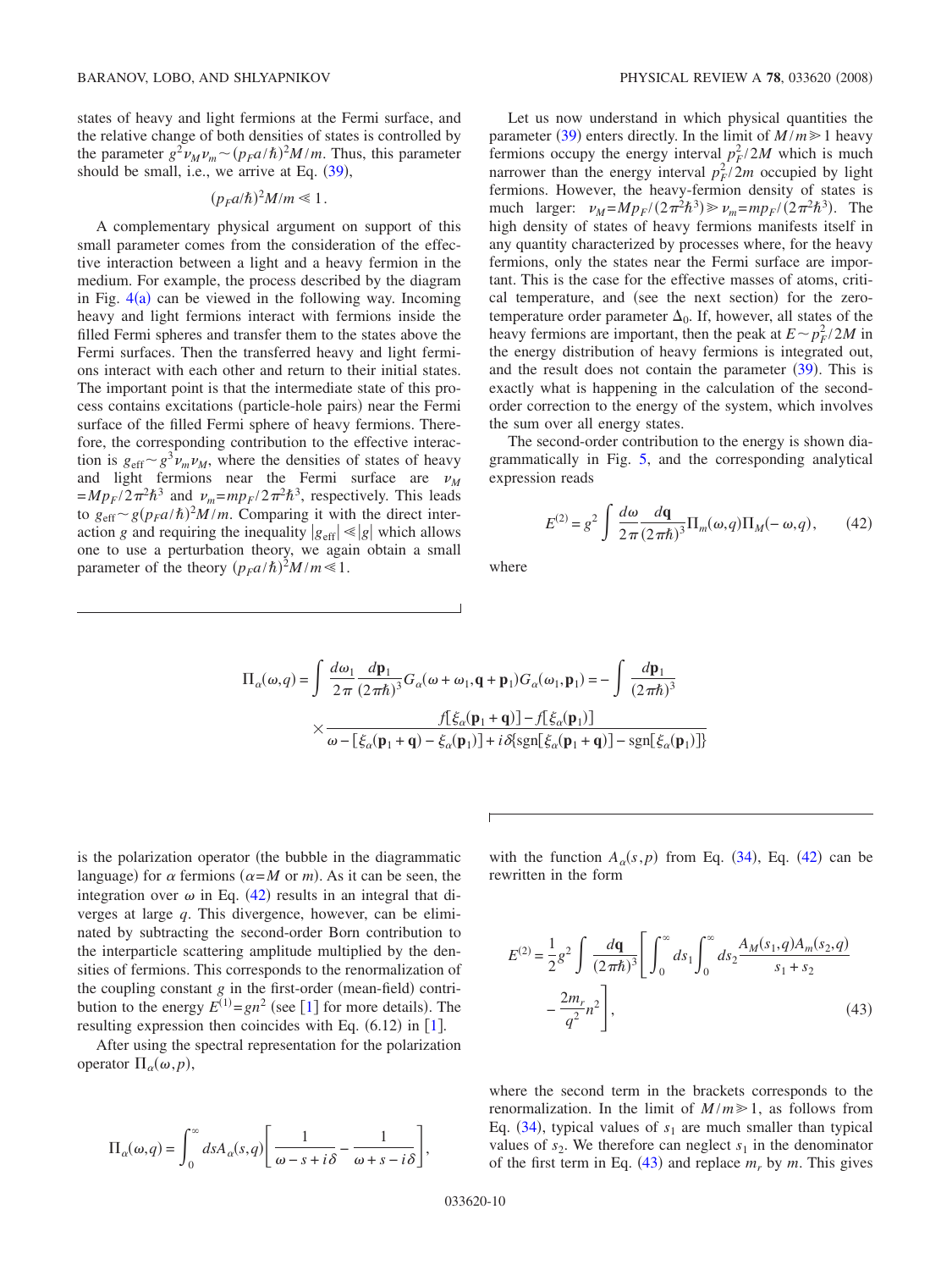$$
E^{(2)} = \frac{1}{2}g^2 \int \frac{d\mathbf{q}}{(2\pi\hbar)^3} \Bigg[ \int_0^\infty ds_1 A_M(s_1, q) \int_0^\infty ds_2 \frac{A_m(s_2, q)}{s_2} - \frac{2m}{q^2} n^2 \Bigg] = \frac{1}{2}g^2 \int \frac{d\mathbf{q}}{(2\pi\hbar)^3} \Bigg[ \int_0^\infty ds_1 A_M(s_1, q) \Bigg( -\frac{1}{2} \Bigg) \Pi_m(0, q) - \frac{2m}{q^2} n^2 \Bigg]
$$
  
\n
$$
= \frac{1}{2}g^2 \int \frac{d\mathbf{q}}{(2\pi\hbar)^3} \Bigg\{ n \Bigg[ \theta(q - 2p_F) + \frac{3}{4} \frac{q}{p_F} \Big( 1 - \frac{q^2}{12p_F^2} \Big) \theta(2p_F - q) \Bigg] \Bigg( -\frac{1}{2} \Big) \Pi_m(0, q) - \frac{2m}{q^2} n^2 \Bigg\}
$$
  
\n
$$
= \frac{1}{2}g^2 \int \frac{d\mathbf{q}}{(2\pi\hbar)^3} \Bigg\{ n \Bigg[ \theta(q - 2p_F) + \frac{3}{4} \frac{q}{p_F} \Big( 1 - \frac{q^2}{12p_F^2} \Big) \theta(2p_F - q) \Bigg] \frac{\nu_m}{4} \Bigg[ 1 + \frac{p_F}{q} \Big( 1 - \frac{q^2}{4p_F^2} \Big) \ln \frac{2p_F + q}{|2p_F - q|} \Bigg] - \frac{2m}{q^2} n^2 \Bigg\}
$$
  
\n
$$
= gn^2 \frac{9(8 \ln 2 - 9)}{140} \frac{ap_F}{\pi\hbar}.
$$

As we see, the final result does not depend on *M*, as it was anticipated above.

## **VI. ORDER PARAMETER AND SINGLE-PARTICLE EXCITATIONS**

We now calculate the order parameter and its temperature dependence. At zero temperature no quasiparticles are present since both quasiparticle energies are positive *E*  $>$ 0). Then, confining ourselves to second-order terms in *g*, the renormalized gap equation reads

<span id="page-10-0"></span>
$$
\Delta_0(\mathbf{p}) = -\frac{2\pi\hbar^2 a}{m_r} \int \frac{d\mathbf{p}'}{(2\pi\hbar)^3}
$$
  
\n
$$
\times \left[ \frac{1}{E_+(\mathbf{p}') + E_-(\mathbf{p}')} - \frac{2m_r}{p'^2} \right] \Delta_0(\mathbf{p}')
$$
  
\n
$$
- \int \frac{d\mathbf{p}'}{(2\pi\hbar)^3} \delta V(\mathbf{p}, \mathbf{p}') \frac{1}{E_+(\mathbf{p}') + E_-(\mathbf{p}')} \Delta_0(\mathbf{p}').
$$
\n(44)

Strictly speaking, the many-body contribution to the interparticle interaction  $\delta V$  is affected by the superfluid pairing and, therefore, does not coincide with that of Eq.  $(11)$  $(11)$  $(11)$ . However, at zero temperature the difference is proportional to  $\Delta_0 / \mu_i$ and, hence, is exponentially small. Therefore, we can use Eq.  $(11)$  $(11)$  $(11)$  for  $\delta V$  in Eq.  $(44)$  $(44)$  $(44)$ .

The arguments used above for obtaining Eq.  $(19)$  $(19)$  $(19)$  from Eq. ([5](#page-2-3)), can also be applied here, but the large logarithm  $\ln(\mu/T_c)$  should be replaced by  $\ln[\mu/\Delta_0(p_F)]$ .

For the value of the order parameter at the Fermi surface,  $\Delta_0(p_F)$ , we obtain

<span id="page-10-1"></span>
$$
\Delta_0(p_F) = \left(\frac{2}{e}\right)^{7/3} \exp\left\{-\frac{1+\ln 4}{3} [f(\kappa) + f(\kappa^{-1}) -1] \right\} \frac{p_F^2}{4m_r} \exp\left(-\frac{1}{\lambda}\right).
$$
 (45)

Comparing Eq.  $(18)$  $(18)$  $(18)$  with Eq.  $(45)$  $(45)$  $(45)$  we obtain a relation between  $\Delta_0(p_F)$  and  $T_c$ ,

$$
T_c = \frac{e^{\gamma}}{\pi} \frac{2}{\kappa^{1/2} + \kappa^{-1/2}} \Delta_0(p_F).
$$
 (46)

<span id="page-10-3"></span>We should emphasize that relation  $(45)$  $(45)$  $(45)$  between the order parameter and the critical temperature remains valid after taking into account higher order terms in the gap equation, which is necessary for a large mass ratio (see the previous section for the discussion of the critical temperature). The generalization of Eq. ([44](#page-10-0)) in order to include the higher order terms repeats the derivation of Eq.  $(23)$  $(23)$  $(23)$  and the resulting equation reads

$$
\Delta(\mathbf{p}) = -\frac{2\pi\hbar^2 a}{m_r} \frac{m_r^*}{m_r} Z_M Z_m \int \frac{d\mathbf{p}'}{(2\pi\hbar)^3} \left[ \frac{1}{E_+(\mathbf{p}') + E_-(\mathbf{p}')}\n- \frac{2m_r}{p'^2} \right] \Delta(\mathbf{n}' p_F) - \int_{p < \Lambda p_F} \frac{d\mathbf{p}'}{(2\pi\hbar)^3} [\delta V(\mathbf{p}, \mathbf{n}' p_F) + \delta V^{(3)}\n\times (\mathbf{p}, \mathbf{n}' p_F)] \frac{1}{E_+(\mathbf{p}') + E_-(\mathbf{p}')} \Delta(\mathbf{n}' p_F).
$$
\n(47)

This equation can be solved in a way similar to that of solving Eq.  $(23)$  $(23)$  $(23)$ , and the solution is

<span id="page-10-2"></span>
$$
\Delta_0(p_F) = \pi e^{-\gamma} \frac{p_F^2}{4m_r} \exp\left\{-\left[\frac{m_r^*}{m_r} Z_M Z_m \lambda - \nu_F (\overline{\delta V} + \overline{\delta V^{(3)}})\right]^{-1}\right\}.
$$
\n(48)

Comparing Eq.  $(24)$  $(24)$  $(24)$  with Eq.  $(48)$  $(48)$  $(48)$ , we immediately obtain Eq.  $(46)$  $(46)$  $(46)$ .

We now analyze the order parameter in the two limiting cases:  $M = m$  and  $M \ge m$ . In the case of equal masses we have  $m_r = m/2$  and recover the usual expression  $\left[30\right]$  $\left[30\right]$  $\left[30\right]$  for the order parameter from Eq. ([45](#page-10-1)),

$$
\Delta_0(p_F) = \left(\frac{2}{e}\right)^{7/3} \frac{p_F^2}{2M} \exp\left(-\frac{\pi \hbar}{2p_F|a|}\right) = 1.764 T_c; \quad M = m.
$$

In the case of  $M \ge m$ , i.e.,  $\kappa \ge 1$ , we have  $m_r \approx m$  and, including higher order contributions, from Eqs.  $(46)$  $(46)$  $(46)$  and  $(21)$  $(21)$  $(21)$ we obtain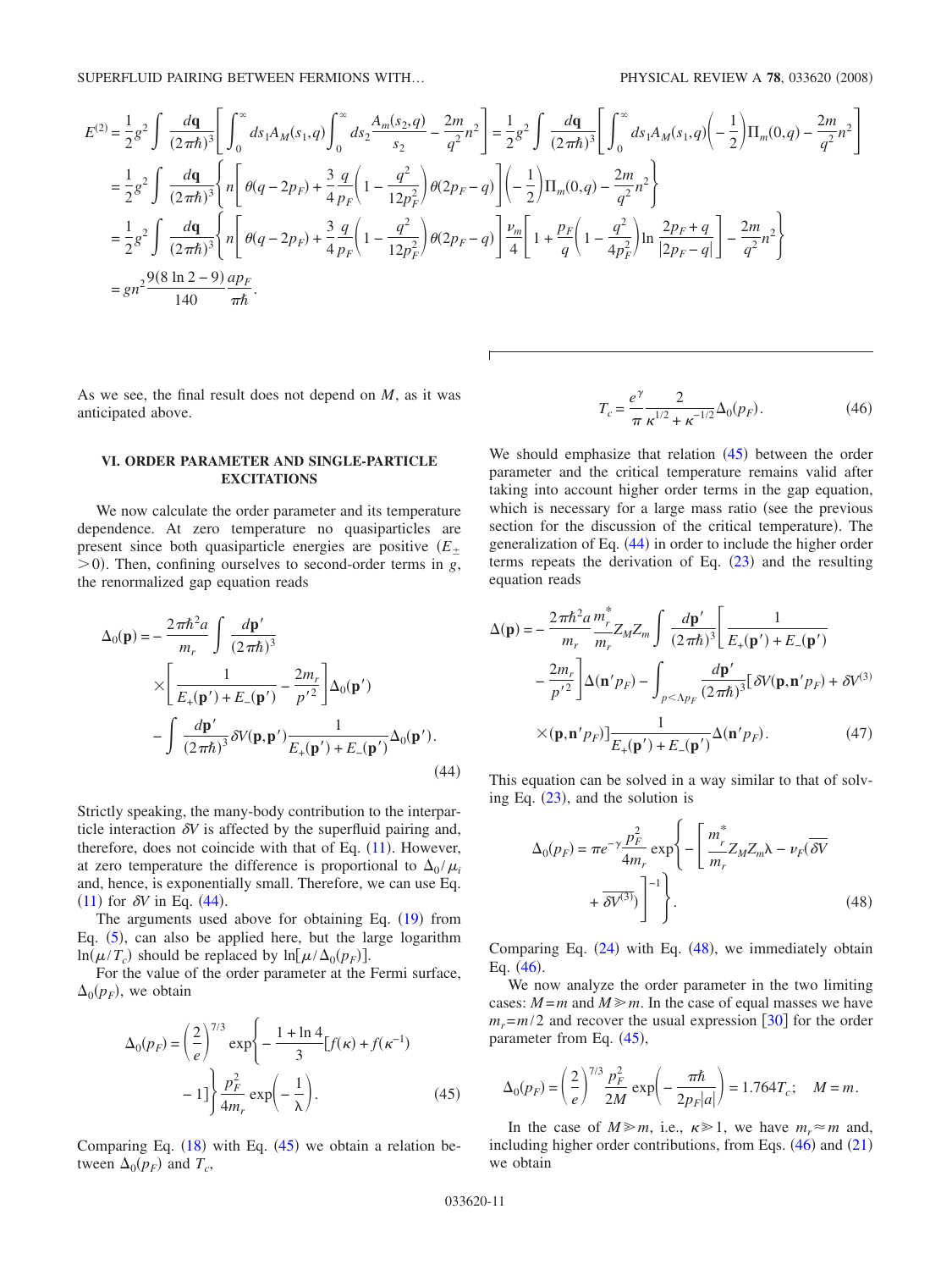<span id="page-11-2"></span>

FIG. 6. Two branches  $E_{\pm}(p)$  (in arbitrary units) of singleparticle excitations for *M* /*m*= 10.

<span id="page-11-0"></span>
$$
\Delta_0(p_F) = 2^{8/3} e^{-13/6} \frac{p_F^2}{2\sqrt{Mm}} \exp\left(-\frac{\pi\hbar}{2p_F|a|} - 0.011 \frac{|a|p_F M}{\hbar m}\right)
$$

$$
= 0.882 \sqrt{\frac{M}{m}} T_c \gg T_c; \quad M \gg m. \tag{49}
$$

Note that in this limit the order parameter at the Fermi surface is much larger than the critical temperature.

In order to analyze the behavior of the order parameter  $\Delta$ for temperatures close to the critical temperature,  $(T_c - T)$  $\ll T_c$ , we have to expand the gap equation ([4](#page-2-2)) in powers of  $\Delta/T_c \leq 1$  and keep the cubic term. The result can be written as

$$
\Delta(p_F) \left[ \ln \frac{T_c}{T} - \frac{4\kappa}{(1+\kappa)^2} \frac{7\zeta(3)}{8\pi^2} \left( \frac{\Delta(p_F)}{T_c} \right)^2 \right] = 0.
$$

From this equation we obtain

$$
\Delta(p_F) = \sqrt{\frac{8\pi^2}{7\zeta(3)}} \frac{\kappa^{1/2} + \kappa^{-1/2}}{2} T_c \sqrt{1 - \frac{T}{T_c}}.
$$
 (50)

<span id="page-11-1"></span>In the limit of equal masses,  $\kappa = 1$ , we reproduce the wellknown result for the temperature dependence of the order parameter. In the opposite limit of a large mass ratio,  $\kappa \geq 1$ , we find

$$
\Delta(p_F) = \sqrt{\frac{M}{m}} \sqrt{\frac{8\pi^2}{7\zeta(3)}} T_c \sqrt{1 - \frac{T}{T_c}}.
$$
 (51)

Note that as well as Eq.  $(49)$  $(49)$  $(49)$ , the obtained equation  $(50)$  $(50)$  $(50)$ contains a large factor  $\sqrt{M/m}$ .

At any temperature the energies of single-particle excitations are given by [see Eq.  $(3)$  $(3)$  $(3)$  and Fig.  $6$ ]

$$
E_{\pm}(p) = \pm \left(\frac{p^2 - p_F^2}{4m_-}\right) + \sqrt{\left(\frac{p^2 - p_F^2}{4m_r}\right)^2 + \Delta^2(p_F)},
$$
 (52)

<span id="page-11-3"></span>where  $m_$  =  $Mm/(M - m)$ .

Equation ([52](#page-11-3)) reveals a peculiar feature of fermionic mixtures with unequal masses of components. For equal masses, the minimum of  $E_{\pm}(\mathbf{p})$  (i.e., the gap) is at the Fermi surface and equals  $\Delta(p_F)$ . The situation for unequal masses is different: the single-particle excitation energies  $E_{\pm}(p)$  reach their minimum values  $E_{\pm \text{min}} = \Delta(p_F) \sqrt{1 - s^2} = 2\Delta(p_F) / (\kappa^{1/2} + \kappa^{-1/2})$ <br>at momenta  $p_{\pm}^{*2} = p_F^2 \mp 2m\kappa^{1/2} (\kappa - 1)\Delta(p_F) / (\kappa + 1)$ . For  $M/m$ 

<span id="page-11-5"></span>

FIG. 7. The contribution of three-body processes between one light and two heavy fermions described by the connected threebody vertex  $\Gamma_c^{(3)}$ , to the Gorkov-Melikh-Barkhudarov corrections.

 $\geq 1$  the corresponding gap is much smaller than  $\Delta(p_F)$ ,

<span id="page-11-4"></span>
$$
E_{\pm \min}(M \gg m) \approx 2\Delta(p_F) \kappa^{-1/2} = 2\sqrt{\frac{m}{M}} \Delta(p_F) \ll \Delta(p_F). \tag{53}
$$

It is interesting to note that the presence of a small factor  $\sqrt{m/M}$  in Eq. ([53](#page-11-4)) restores the intuitive picture that the gap in the single-particle spectrum and the critical temperature are of the same order of magnitude even in the limit of a large mass ratio. We point out, however, that in this limit the order parameter on the Fermi surface, being much larger than the critical temperature, is not equal to the gap in the singleparticle spectrum. This gap is of the order of the critical temperature, and the low-energy single-particle excitations correspond to momenta different from the Fermi momentum  $p_F$ . Owing to the former circumstance, one does not expect any dramatic changes in thermodynamic properties of the system with increasing the mass ratio *M* /*m* to a large value.

### **VII. THREE-BODY RESONANCES**

Let us now discuss the influence of the three-body physics on the results of the previous sections. The diagram for the Gorkov-Melikh-Barkhudarov corrections in Fig. [1](#page-2-0) corresponds to collisions between three particles: two from a Cooper pair and one from the filled Fermi sea. Thus, it is a three-body process. During this process, however, the three particles undergo two successive two-body collisions and never appear simultaneously within the range of the interatomic interaction. The corresponding three-body wave function vanishes when the hyperspherical radius [see the definition before Eq.  $(54)$  $(54)$  $(54)$  is tending to zero.

In a dilute two-component Fermi gas, real three-body collisions during which the three colliding particles simultaneously approach each other, are rare. An additional smallness compared to a Bose gas is provided by the Pauli principle. Two of the three colliding particles are identical fermions and, therefore, the wave function of their relative motion should strongly decrease at small separations. As a result, the contribution of such collisions to the effective pairing interaction is small and can be neglected. However, for the case of a large mass ratio  $M/m$  the situation is more subtle. If  $M/m > 13.6$ , two heavy and one light fermions can form three-body bound states  $[24,33,40]$  $[24,33,40]$  $[24,33,40]$  $[24,33,40]$  $[24,33,40]$ . The most interesting case corresponds to the presence of a weakly bound trimer state because this results in a resonance three-body scattering at low energy. It is not clear that these resonances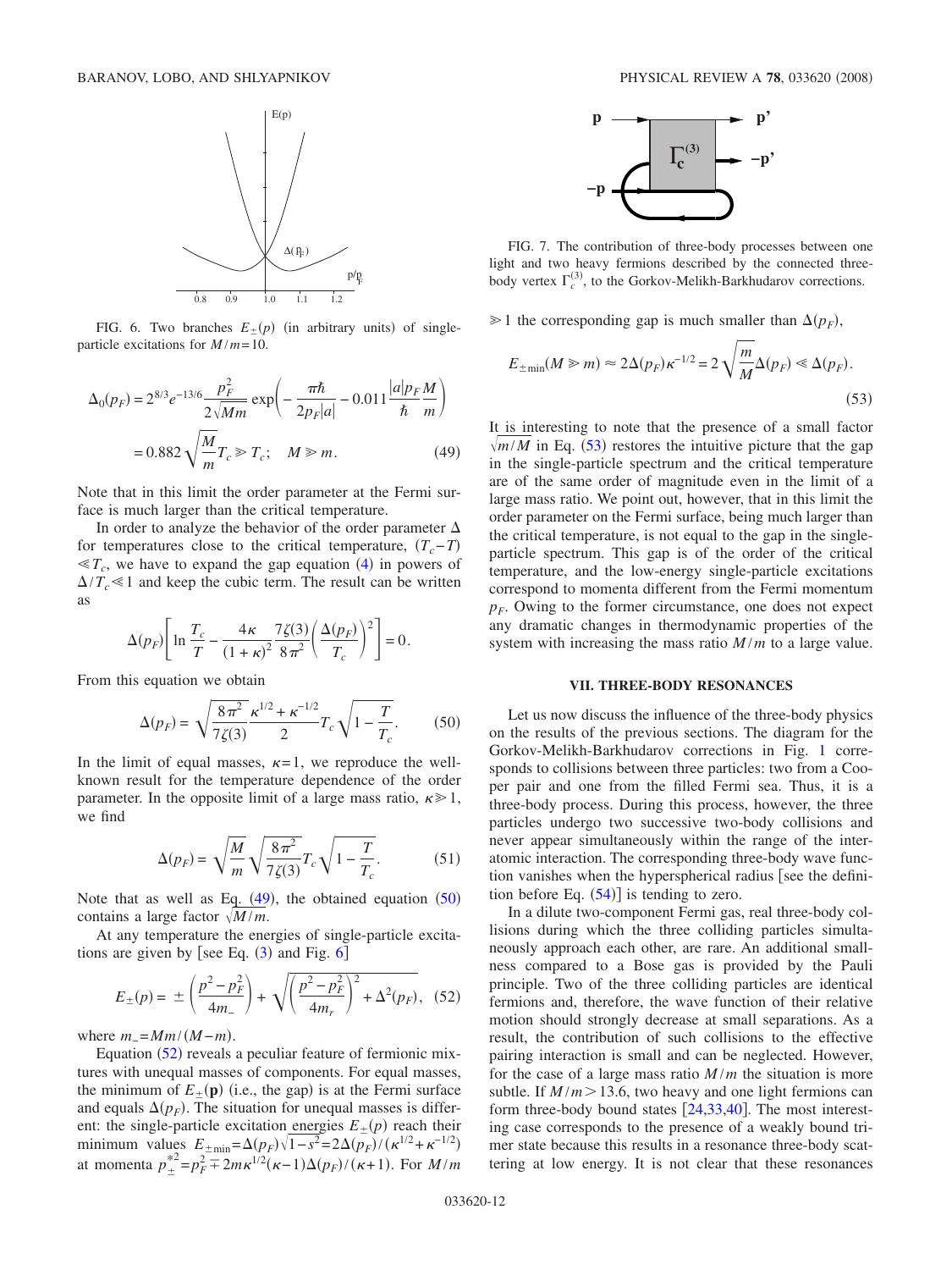<span id="page-12-2"></span>SUPERFLUID PAIRING BETWEEN FERMIONS WITH...



FIG. 8. The lowest order contribution to the connected threebody vertex.

should be taken into account when calculating the pairing energy since there may be nontrivial issues of wave function statistics involved; nevertheless we shall estimate their possible contribution and leave such issues for further study [[39](#page-15-18)].

To analyze the effect of three-body bound states we note that the contribution to the Gorkov-Melikh-Barkhudarov corrections in Fig. [1](#page-2-0) is part of a more general contribution involving the connected three-body vertex function  $\Gamma_c^{(3)}$  (see Fig. [7](#page-11-5)).

This is a consequence of a general relation between twoand three-particle Green's functions. The quantity  $\Gamma_c^{(3)}(\{p_i\}_{i=1}^N, \{p_i'\}_{i=1}^N)$  with  $p_i = (\omega_i, \mathbf{p}_i), i = 1, 2, 3$ , describes the scattering of two heavy and one light particle from the initial state with incoming energy-momenta  $p_i$  into the final state with outgoing energy-momenta  $p'_i$ . For  $\omega_i = p_i^2 / 2m$  (the massshell condition) the vertex function coincides with the  $T$  matrix. By definition, the connected vertex function  $\Gamma_c^{(3)}$  does not include three-body processes in which only two out of the three particles collide (in our case, a light fermion collides with only one heavy fermion) and, therefore,  $\Gamma_c^{(3)}$  is represented only by connected diagrams. The general threebody vertex function  $\Gamma^{(3)}$  [see Eq. ([56](#page-12-1))] contains all diagrams including disconnected ones. Those describe processes in which only two out of the three particles interact with each other. Fig. [8](#page-12-2) shows the simplest contribution to  $\Gamma_c^{(3)}$  that is second order and results in the Gorkov-Melikh-Barkhudarov corrections shown in Fig. [1.](#page-2-0)

We consider the case where the size of a three-body bound state is much larger than  $|a|$ , but much smaller than the average distance between particles in the gas. Accordingly, the binding energy is much larger than typical kinetic energies of particles, the Fermi energies  $\mu_i$ . In this case, the influence of other particles of the gas can be neglected and the properties of the bound state can be found by solving the three-body Schrödinger equation. Introducing the hyperspherical radius  $p = \sqrt{x^2 + y^2}$  in the six-dimensional space  $\frac{x}{2}$  **where**  $\frac{x}{2M+m}/4m = \mathbf{r}_1 - (\mathbf{r}_2 + \mathbf{r}_3)/2$  **is the distance** between the light fermion and the center of mass of two heavy ones separated from each other by a distance  $y = r_2$ −**r**3, the normalized wave function of a shallow bound state with the binding energy  $E_b = -\hbar^2 / 2Mb^2$  and the size  $b \ge |a|$ , has the form  $[41]$  $[41]$  $[41]$ 

<span id="page-12-0"></span>
$$
\varphi(\rho) \sim \left(\frac{m}{M}\right)^{3/4} \frac{1}{|a|} \times \begin{cases} \frac{\Phi_1(\Omega)}{\rho^2}, & \rho \ll |a|, \\ \frac{|a|^3 \Phi_2(\Omega)}{\rho^5}, & a \ll \rho \ll b. \end{cases}
$$
 (54)

Here  $\Phi_1$  and  $\Phi_2$  are the functions of hyperangles  $\Omega$ , and we do not give explicit expressions for these functions because

of their complexity. For  $\rho > b$ , the wave function decays exponentially. Note that the normalization of the wave function  $(54)$  $(54)$  $(54)$  is determined by distances  $\rho \sim |a|$ .

Most conveniently the contribution of the bound state to the vertex function can be found using the three-body Green's function  $G(\{\mathbf{p}_i\}, {\{\mathbf{p}'_i\}}, \omega)$ ,

$$
G^{(3)}(\{\mathbf{p}_i\},\{\mathbf{p}_i'\},\omega)=\left\langle \{\mathbf{p}_i'\}\left|\frac{1}{\omega-H+i0}\right|\{\mathbf{p}_i\}\right\rangle,
$$

where the Hamiltonian *H* has the form  $H = H_0 + \hat{V}$  with

$$
H_0 = \frac{p_1^2}{2m} + \frac{1}{2M}(p_2^2 + p_3^2)
$$

and

$$
\hat{V} = g \,\delta(\mathbf{r}_1 - \mathbf{r}_2) + g \,\delta(\mathbf{r}_1 - \mathbf{r}_3)
$$

in the coordinate representation (index 1 corresponds to the light fermion and indices 2 and 3 to the heavy ones). The Green's function satisfies the equation

$$
HG^{(3)}(\lbrace \mathbf{p}_i \rbrace, \lbrace \mathbf{p}'_i \rbrace, \omega) = \prod_{i=1,2,3} \delta(\mathbf{p}_i - \mathbf{p}'_i),
$$

which is equivalent to the integral equation

$$
G^{(3)} = G_0^{(3)} + G_0^{(3)} \hat{V} G^{(3)},\tag{55}
$$

<span id="page-12-3"></span>with  $G_0^{(3)} = [\omega - p_1^2 / 2m - (p_2^2 + p_3^2) / 2M + i0]^{-1} \Pi_i \delta(\mathbf{p}_i - \mathbf{p}_i)$  being the Green's function for free particles. This equation can be rewritten in the form

$$
G^{(3)} = G_0^{(3)} + G_0^{(3)} \Gamma^{(3)} G_0^{(3)},\tag{56}
$$

<span id="page-12-1"></span>where we introduce the vertex function  $\Gamma^{(3)}$ . This function describes all scattering processes involving three particles, both connected (described by  $\Gamma_c^{(3)}$ ) and disconnected ones (not included in  $\Gamma_c^{(3)}$ ). The vertex function  $\Gamma^{(3)}$  obeys the Lipmann-Schwinger equation

$$
\Gamma^{(3)} = \hat{V} + \hat{V} G_0^{(3)} \Gamma^{(3)} \tag{57}
$$

<span id="page-12-4"></span>and, as it can be seen from Eqs.  $(55)$  $(55)$  $(55)$ – $(57)$  $(57)$  $(57)$ , is related to the Green's function  $G^{(3)}$  as

$$
\Gamma^{(3)} = \hat{V} + \hat{V}G^{(3)}\hat{V}.
$$
 (58)

<span id="page-12-5"></span>It is convenient to use the spectral decomposition of the Green's function. In the center-of-mass reference frame, where  $\Sigma_i \mathbf{p}_i = \Sigma_i \mathbf{p}'_i = 0$ , this decomposition reads

<span id="page-12-6"></span>
$$
G^{(3)}(\lbrace \mathbf{p}_i \rbrace, \lbrace \mathbf{p}_i' \rbrace, \omega) = \sum_{n} \Psi_n^*(\lbrace \mathbf{p}_i \rbrace) \frac{1}{\omega - E_n + i0} \Psi_n(\lbrace \mathbf{p}_i' \rbrace)
$$
  
+ 
$$
\int d\lambda \Psi_\lambda^{(+)*}(\lbrace \mathbf{p}_i \rbrace) \frac{1}{\omega - E_\lambda + i0} \Psi_\lambda^{(+)}(\lbrace \mathbf{p}_i' \rbrace),
$$
(59)

where the summation is performed over a complete set  $\{\Psi_n, \Psi_{\lambda}^{(+)}\}$  of eigenfunctions of the three-body Hamiltonian *H* with eigenenergies  $E_n$ ,  $E_\lambda$ , respectively. The eigenfunctions  $\Psi_n$  correspond to bound states with energies  $E_n < 0$ ,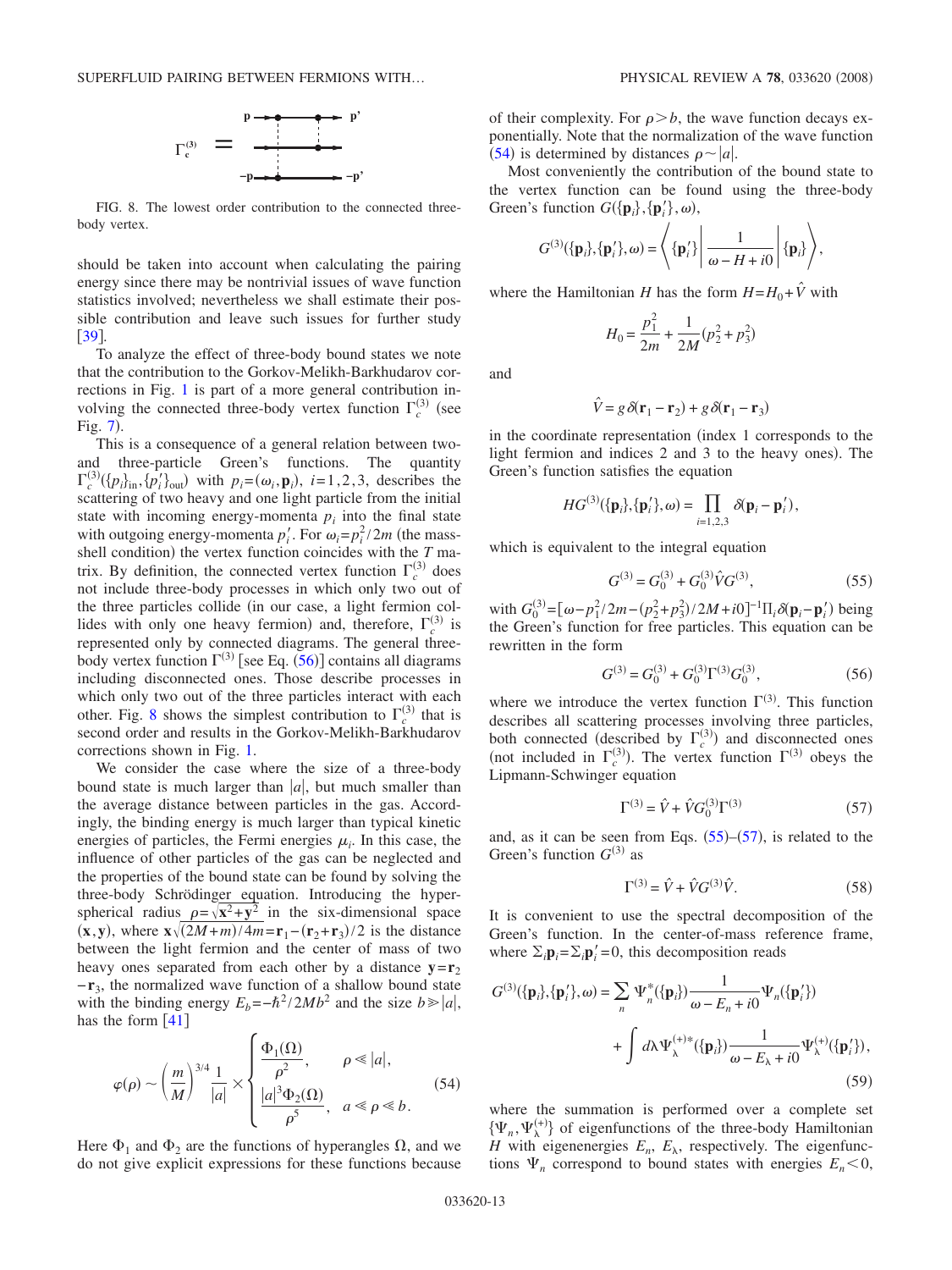and the eigenfunctions  $\Psi_{\lambda}^{(+)}$  to scattering states of three particles with energies  $E_{\lambda} > 0$ . Their asymptotic behavior at large interparticle distances contains incoming plane waves with momenta specified by the index  $\lambda$ , and outgoing (therefore, index  $+)$  scattered waves. These eigenfunctions vanish for small hyperspherical radius  $\rho$  and, in particular, they describe the Gorkov-Melik-Barkhudarov corrections discussed above. On the contrary, the bound state eigenfunctions are nonzero for small  $\rho$  and decay exponentially for  $\rho \rightarrow \infty$ .

Equations  $(58)$  $(58)$  $(58)$  and  $(59)$  $(59)$  $(59)$  together give the decomposition of the vertex function  $\Gamma^{(3)}$  in terms of the solutions of the three-body Schrödinger equation. Obviously, the bound states contribute only to the connected vertex function  $\Gamma_c^{(3)}$ . In particular, the contribution of the bound state  $\Psi_n$  is

<span id="page-13-0"></span>
$$
\delta_n \Gamma^{(3)}(\{\mathbf{p}_i\},\{\mathbf{p}_i'\},\omega) = \delta_n \Gamma_c^{(3)}(\{\mathbf{p}_i\},\{\mathbf{p}_i'\},\omega)
$$

$$
= [\hat{V}\Psi_n(\{\mathbf{p}_i\})]^* \frac{1}{\omega - E_n + i0} \hat{V}\Psi_n(\{\mathbf{p}_i'\}).
$$
(60)

By using the Schrödinger equation

$$
(H_0 + \hat{V})\Psi_n = E_n \Psi_n,
$$

Eq.  $(60)$  $(60)$  $(60)$  can be rewritten in the form

$$
\delta_n \Gamma_c^{(3)}(\{\mathbf{p}_i\}, \{\mathbf{p}_i'\}, \omega)
$$
  
=  $\Psi_n^*(\{\mathbf{p}_i\}) \frac{[E_n - E_0(\{\mathbf{p}_i\})][E_n - E_0(\{\mathbf{p}_i'\})]}{\omega - E_n + i0} \Psi_n(\{\mathbf{p}_i'\}),$  (61)

where  $E_0({\bf{p}}_i) = p_1^2/2m + (p_2^2 + p_3^2)/2M$ .

Now we can estimate the contribution of the weakly bound state of one light and two heavy fermions to the effective interparticle interaction  $V_{\text{eff}}$  between light and heavy fermions with opposite momenta on the Fermi surface. The analytical expression corresponding to the diagram in Fig. [7](#page-11-5) is

<span id="page-13-1"></span>
$$
\delta V_{\text{eff}} = \int \frac{d\omega}{2\pi} \int \frac{d\mathbf{q}}{(2\pi\hbar)^3} \Gamma_c^{(3)}(\mathbf{p}, \mathbf{q}, -\mathbf{p}; \mathbf{p}', -\mathbf{p}', \mathbf{q}; \omega)
$$

$$
\times \frac{1}{\omega - (q^2 - p_F^2)/2M + i0 \text{ sgn}(q - p_F)}.
$$
(62)

The contribution of the bound state is then obtained by substituting Eq.  $(61)$  $(61)$  $(61)$  into Eq.  $(62)$  $(62)$  $(62)$  and integrating out the frequency  $\omega$ ,

<span id="page-13-2"></span>
$$
\delta_n V_{\text{eff}} = \int \frac{d\mathbf{q}}{(2\pi\hbar)^3} \theta(p_F - q) \Psi_n^*(\mathbf{p}, \mathbf{q}, -\mathbf{p})
$$
  
 
$$
\times \frac{[E_n - \mu_1 - \mu_2 - q^2/2M]^2}{(q^2 - p_F^2)/2M + \mu_1 + 2\mu_2 - E_n - q^2/[2(2M + m)]}
$$
  
 
$$
\times \Psi_n(\mathbf{p}', -\mathbf{p}', \mathbf{q}), \qquad (63)
$$

where the last term in the denominator corresponds to the motion of the center of mass. In the considered case, the binding energy  $E_n$  is the largest energy scale  $(E_n \gg \mu_1, \mu_2)$ , and  $\delta_n V_{\text{eff}}$  in Eq. ([63](#page-13-2)) can be estimated as

$$
\delta_n V_{\text{eff}} \sim (p_F / \hbar)^3 E_b |\Psi_n(0,0,0)|^2, \tag{64}
$$

where the factor  $(p_F/\hbar)^3$  results from the integration over  $d\mathbf{q}$ and we used the condition  $|a|p_F/\hbar \ll 1$  to set all momenta in the wave function of the bound state to zero. After using the wave function from Eq.  $(54)$  $(54)$  $(54)$ , we obtain

$$
\Psi_n(0,0,0) \sim (p_F/\hbar) \left(\frac{M}{m}\right)^{3/4} (p_F/\hbar) a^2 b^2,
$$

and therefore

$$
\nu_F \delta_n V_{\text{eff}} \sim \nu_F (p_F/\hbar)^5 E_b a^4 b^4 \left(\frac{M}{m}\right)^{3/2}
$$

$$
\sim (p_F |a|/\hbar)^4 (p_F b/\hbar)^2 \sqrt{\frac{M}{m}}.
$$

This result has to be compared with the GM contribution  $\nu_F \delta V \sim (p_F|a|/\hbar)^2 \ln(M/m)$ , and with the contribution of third-order terms  $\nu_F \delta V^{(3)} \sim (p_F|a|/\hbar)^3 M/m$ . Under the condition  $(p_F b/\hbar)$  < 1 corresponding to a not too shallow bound state, we find that the contribution of three-body resonances is small compared to both of them,

$$
\frac{\nu_F \delta_n V_{\rm eff}}{\nu_F \overline{\delta V}} \sim (p_F |a|/\hbar)^2 (p_F b/\hbar)^2 \frac{\sqrt{M/m}}{\ln(M/m)} \ll 1,
$$

and

$$
\frac{\nu_F \delta_n V_{\text{eff}}}{\nu_F \delta V^{(3)}} \sim (p_F |a|/\hbar) (p_F b/\hbar)^2 \sqrt{m/M} \ll 1.
$$

We thus see that three-body resonances are rather narrow, and their contribution to the effective interaction can be omitted. So, the results obtained in the previous sections for the critical temperature, effective masses, order parameter, and elementary excitations remain unchanged.

### **VIII. CONCLUDING REMARKS**

We now give an outlook on the physics of attractively interacting mixtures of heavy and light fermionic atoms in view of the results obtained in this paper. We have developed a perturbation theory in the BCS limit for the heavy-light superfluid pairing along the lines proposed by Gorkov and Melik-Barkhudarov [[30](#page-15-8)] and found that for  $M/m \ge 1$  one has to take into account both the second-order and third-order contributions. The result for the critical temperature and order parameter is then quite different from the outcome of the simple BCS approach. Moreover, the small parameter of the theory is given by Eq. ([39](#page-8-0)) and reads  $(p_F|a|/\hbar)\sqrt{M/m} \le 1$ . As we explained in Sec. V, this can be seen from the secondorder correction to the fermionic self-energy, which is controlled by the parameter  $g^2 \nu_M \nu_m \sim (p_F a/\hbar)^2 M/m$ . Therefore, in a mixture of heavy and light fermions the conventional perturbation theory for the weakly interacting regime requires much smaller  $p_F$  (densities) and/or  $|a|$  than in the case of  $M \sim m$ , where the small parameter is  $(p_F|a|/\hbar) \ll 1$ .

Let us now discuss the cases of  $M = m$  and  $M \ge m$  regarding the regimes of superfluid pairing. For *M* =*m* we have the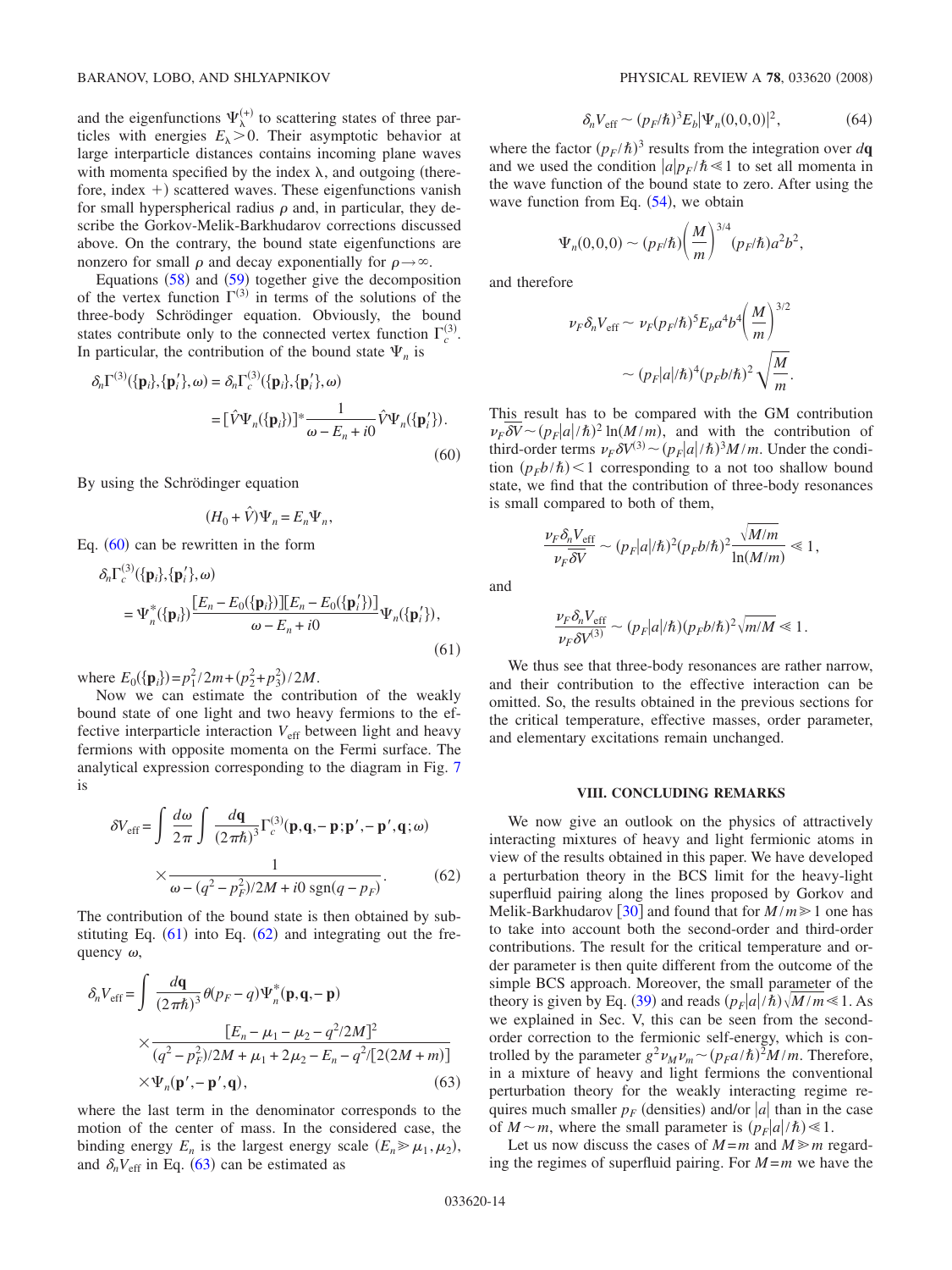<span id="page-14-11"></span>

FIG. 9. Regimes of superfluid pairing for  $M/m \ge 1$ . In the intermediate regime the conventional perturbation theory is not applicable (see text).

strongly interacting regime for  $(p_F|a|/\hbar) \ge 1$ , and the BCS limit for  $(p_F|a|/\hbar) \ll 1$ . In the former case the perturbation theory is not applicable and the results are obtained either by Monte Carlo methods or by adjusting the mean-field theory to this regime (see [[5](#page-14-3)] for review). For  $M \ge m$  the situation is different. As we found, the conventional perturbation theory works well under the condition  $(p_F|a|/\hbar) \ll \sqrt{m/M}$  (see Fig. [9](#page-14-11)). For  $(p_F|a|/\hbar) \ge 1$  we have the strongly interacting regime where the perturbation theory does not work at all. However, we now have a range of densities and scattering lengths, where  $\sqrt{m/M} \ll (p_F|a|/\hbar) \ll 1$ . In this intermediate regime one can still use Hamiltonian  $(1)$  $(1)$  $(1)$  and try to develop a perturbative approach, since the scattering amplitude is much smaller than the mean interparticle separation. On the other hand, the conventional perturbation theory does not work for the reasons explained in Sec. V. In order to construct a reliable theory one should at least renormalize the interaction between heavy and light fermions by making an exact re-

- [1] E. M. Lifshitz and L. P. Pitaevskii, *Statistical Physics* (Pergamon Press, Oxford, 1980), Part 2.
- <span id="page-14-0"></span>2 See, e.g., P. G. de Gennes, *Superconductivity of Metals and* Alloys (Addison-Wesley, New York, 1989).
- <span id="page-14-1"></span>[3] A. J. Leggett, Rev. Mod. Phys. 47, 331 (1975); D. Volhardt and P. Wolfle, *The Superfluid Phases of Helium 3* (Taylor & Francis, London, 1990).
- [4] A. B. Migdal, *Theory of Finite Fermi Systems and Applica*tions in Atomic Nuclei (Wiley, New York, 1967).
- <span id="page-14-2"></span>5 S. Giorgini, L. P. Pitaevskii, and S. Stringari, e-print arXiv:0706.3360, Rev. Mod. Phys. (to be published).
- <span id="page-14-3"></span>[6] D. M. Eagles, Phys. Rev. **186**, 456 (1969).
- <span id="page-14-4"></span>7 A. J. Leggett, in *Modern Trends in the Theory of Condensed* Matter, A. Pekalski and J. Przystawa (Springer, Berlin, 1980).
- 8 P. Nozieres and S. Schmitt-Rink, J. Low Temp. Phys. **59**, 195  $(1985).$
- [9] C. A. R. Sa de Melo, M. Randeria, and J. R. Engelbrecht, Phys. Rev. Lett. **71**, 3202 (1993).
- <span id="page-14-5"></span>10 See, for review, M. Randeria, in *Bose-Einstein Condensation*, edited by A. Griffin, D. W. Snoke, and S. Stringari Cambridge University Press, Cambridge, 1995).
- [11] K. Miyake, Prog. Theor. Phys. 69, 1794 (1983).
- <span id="page-14-7"></span><span id="page-14-6"></span>[12] See, for review, M. Yu. Kagan, Phys. Usp. 37, 69 (1994).

summation of diagrams containing loops of heavy and light fermions. We then expect a substantial renormalization of the properties of the superfluid phase.

We thus see that our findings pave a way to revealing types of superfluid pairing in mixtures of attractively interacting ultracold fermionic atoms with very different masses. An appropriate candidate is a gaseous mixture of  $^{171}$ Yb with <sup>6</sup>Li, and one should work out possibilities for tuning the Li-Yb interaction in this system. Another candidate is a twospecies system of fermionic atoms in an optical lattice with a small filling factor. The difference in the hopping amplitudes of the species can be made rather large, which corresponds to a large ratio of the "heavy" to "light" effective mass. For example, in the case of  ${}^{6}$ Li- ${}^{40}$ K mixture one can increase the mass ratio by a factor of 20 in a lattice with period of 250 nm and the tunneling rates  $\sim 10^3$  s<sup>-1</sup> and  $\sim 10^5$  s<sup>-1</sup> for K and Li, respectively.

### **ACKNOWLEDGMENTS**

We acknowledge fruitful discussions with B.L. Altshuler and D.S. Petrov. Gratefully acknowledged is the hospitality and support of Institute Henri Poincaré during the workshop "Quantum Gases" where part of this work has been done. The work was also supported by the Dutch Foundation FOM, by the IFRAF Institute, by ANR Grants No. 05- BLAN-0205 and No. 06-NANO-014-01), by the QUDEDIS program of ESF, by the Austrian Science Foundation (FWF), and by the Russian Foundation for Fundamental Research. C.L. acknowledges support from the EPSRC through Contract No. EP/E053033/1. LPTMS is a mixed research unit No. 8626 of CNRS and Université Paris Sud.

- 13 M. W. Zwierlein, J. R. Abo-Shaeer, A. Schirotzek, C. H. Schunck, and W. Ketterle, Nature (London) 435, 1047 (2005).
- <span id="page-14-9"></span><span id="page-14-8"></span>[14] M. Greiner, C. A. Regal, D. S. Jin, Nature (London) 426, 537 (2003); S. Jochim, M. Bartenstein, A. Altmeyer, G. Hendl, S. Riedl, C. Chin, J. Hecker Denschlag, and R. Grim, Science 302, 2101 (2003); M. W. Zwierlein, C. A. Stan, C. H. Schunck, S. M. F. Raupach, S. Gupta, Z. Hadzibabic, and W. Ketterle, Phys. Rev. Lett. 91, 250401 (2003); T. Bourdel, L. Khaykovich, J. Cubizolles, J. Zhang, F. Chevy, M. Teichmann, L. Tarruell, S. J. J. M. F. Kokkelmans, and C. Salomon, *ibid.* 93, 050401 (2004); G. B. Partridge, K. E. Strecker, R. I. Kamar, M. W. Jack, and R. G. Hulet, *ibid*. **95**, 020404 (2005).
- [15] S. Inouye, J. Goldwin, M. L. Olsen, C. Ticknor, J. L. Bohn, and D. S. Jin, Phys. Rev. Lett. 93, 183201 (2004).
- <span id="page-14-10"></span>[16] C. A. Stan, M. W. Zwierlein, C. H. Schunck, S. M. F. Raupach, and W. Ketterle, Phys. Rev. Lett. 93, 143001 (2004).
- [17] C. Ospelkaus, S. Ospelkaus, L. Humbert, P. Ernst, K. Sengstock, and K. Bongs, Phys. Rev. Lett. 97, 120402 (2006).
- 18 F. Ferlaino, C. D'Errico, G. Roati, M. Zaccanti, M. Inguscio, G. Modugno, and A. Simoni, Phys. Rev. A **73**, 040702R- (2006); M. Zaccanti, C. D'Errico, F. Ferlaino, G. Roati, M. Inguscio, and G. Modugno, Phys. Rev. A 74, 041605(R)  $(2006).$